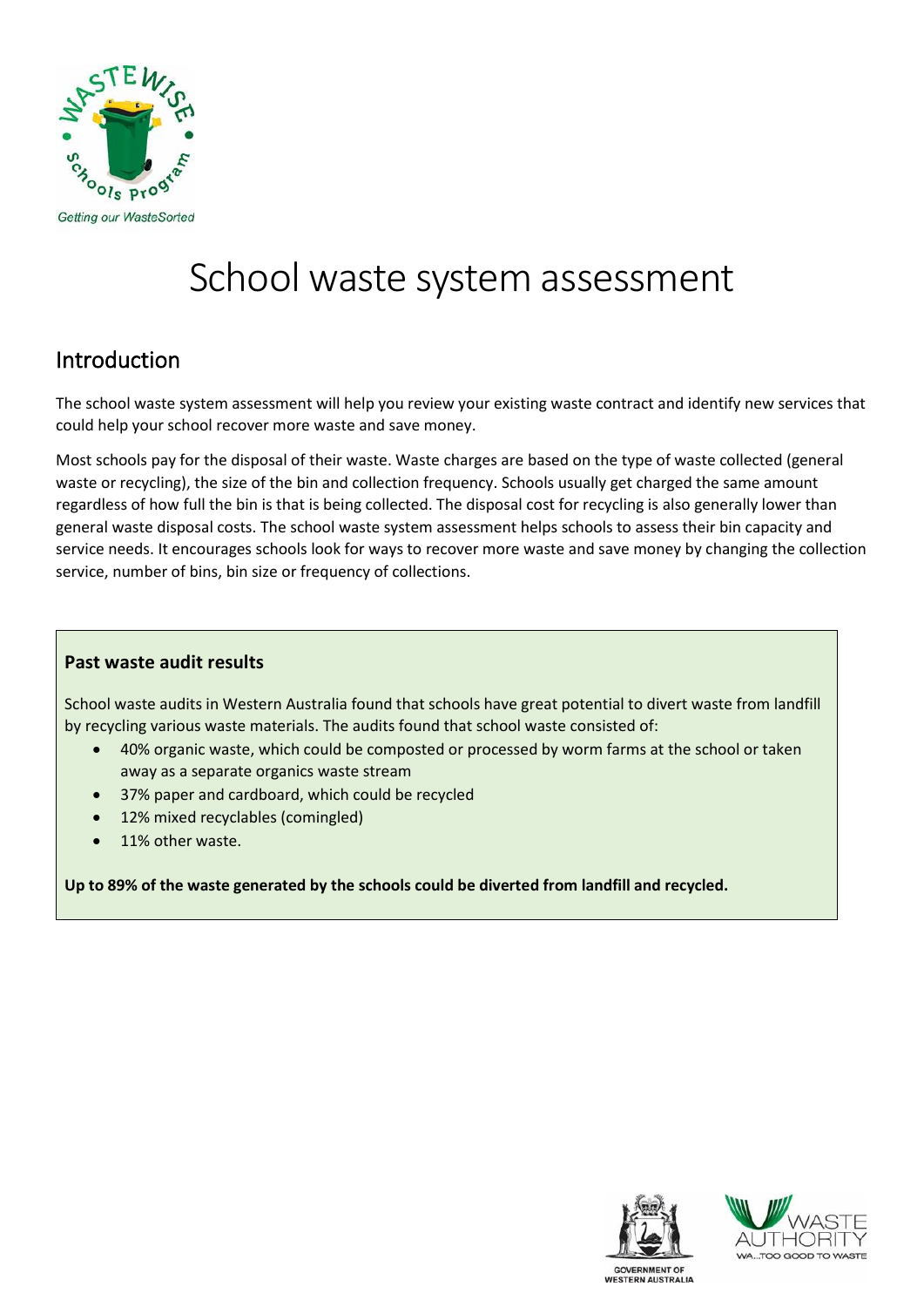### School waste system assessment tasks

The school waste system assessment involves six tasks. It is up to you to decide how many tasks you want to do. The more tasks you do, the more opportunities there are to reduce waste to landfill and save money on your waste service contracts.

| <b>Task</b>               | <b>Description</b>                                                             |
|---------------------------|--------------------------------------------------------------------------------|
| 1. Waste service contract | A review of the school's waste contracts to improve the way waste is managed   |
| review                    | by the school.                                                                 |
| 2. Bin capacity audit     | An audit of bin capacity to determine how full waste and recycling bins are    |
|                           | prior to collection by the waste services provider.                            |
| 3. Waste stream review    |                                                                                |
| (optional)                |                                                                                |
| 3.1 School waste audit    | An audit of the school's general waste bins to identify the types of waste     |
|                           | generated.                                                                     |
| 3.2 Recycling checklist   | A checklist to identify waste that your school could recycle or recover.       |
|                           |                                                                                |
| 4. Analysis of findings   | An analysis of findings from Task 1, Task 2 and Task 3 (optional), to make     |
|                           | recommendations to improve the school's waste system.                          |
| 5. Piloting changes       | A pilot of proposed changes to the school waste system.                        |
|                           |                                                                                |
| 6. Making changes         | Implementation of the recommendations from the analysis (Task 4) and pilot     |
|                           | (Task 5). This may include installation of new bin infrastructure, student and |
|                           | staff education programs and/or changes to waste management contracts.         |

#### When should we do it?

The waste system assessment can be done any time; however, it is recommended that you contact your waste services provider to discuss the best time to make potential changes to your contract.

#### How long does it take?

The process takes about 10 hours spread over two months. If a school waste audit is scheduled, then this may take an additional half day.

#### How often should we do it?

The assessment should ideally be conducted every three years or be aligned to your waste management contract duration.

#### What do we need?

You will need the following items to conduct the assessment:

- a copy of the school's current waste services contract(s)
- th[e waste services contract review](https://www.wasteauthority.wa.gov.au/images/resources/wws/Waste_services_contract_review_spreadsheet.xlsx) spreadsheet
- the bin capacity [audit spreadsheet](https://www.wasteauthority.wa.gov.au/images/resources/wws/Bin_capacity_audit_spreadsheet.xlsx)
- your school waste audit results summary from a past audit, or an audit completed as part of this activity (see th[e WWS waste audit toolkit\)](https://www.wasteauthority.wa.gov.au/images/resources/wws/Files/2019/10/WWS_Toolkits_-Waste_Audit.pdf).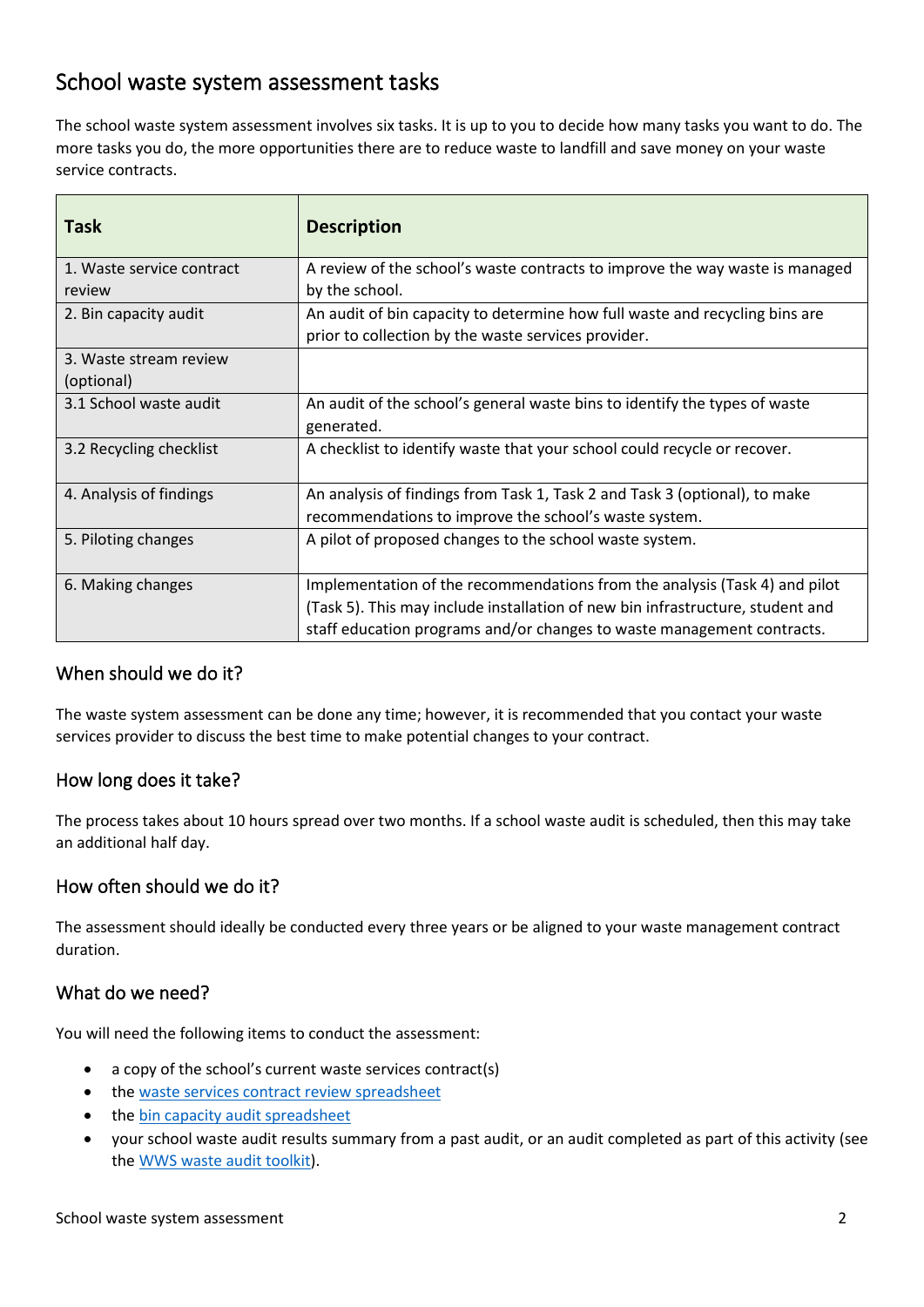### Who can do it?

Tasks are best led by a teacher with support from school administration staff. Students can assist with the waste audit (Task 3.1).

## Let's get started

#### Task 1. Waste services contract review

Understanding your waste services contract is the first step in identifying opportunities to make changes that may save your school money and help recover more resources.

Follow these steps to complete the task:

- 1. Seek support from the school principal to conduct the activity.
- 2. Speak to the school business manager and ask for a copy of the school's waste services contract. You may have more than one contract for waste and recycling services.
- 3. Request assistance from the business manager/school administration staff to identify all payments made to your waste services provider(s) over one entire school year.
- 4. Complete the [waste services contract review](https://www.wasteauthority.wa.gov.au/images/resources/wws/Waste_services_contract_review_spreadsheet.xlsx) spreadsheet. Guidance notes on how to complete the worksheet are documented in Annex A.

#### Task 2. Bin capacity audit of bins collected by a waste service provider

Understanding how full waste and recycling bins are prior to collection will help you decide if you can reduce the number, size or frequency of bins collected or add additional services to reduce waste to landfill.

The bin capacity audit only looks at bins that are collected by a waste service provider. These bins can usually be identified using the school's waste services contract. For many schools, this will include large front-lift bins.

To ensure the best data is collected, audit bins as close as possible to the bin collection time. You will need to speak to your cleaner or grounds staff to identify the most appropriate days and times for the types of bins you are auditing.

It is recommended that you audit the school's bins more than once. The more audits of each bin your school does, the more confidence you will have in the results.

The table below provides some guidelines on the number and frequency of the bin capacity audits. Try to avoid times when school camps, excursions, sports days or school celebrations are planned.

| <b>Bin collection frequency</b> | <b>Bin capacity audit timing</b>                                                                                                 |
|---------------------------------|----------------------------------------------------------------------------------------------------------------------------------|
| Daily                           | Conduct five (or more) audits on different days of the week (e.g. Monday,<br>Wednesday, Friday) spread over two different weeks. |
| Weekly or fortnightly           | Conduct four audits in succession (every week/fortnight)                                                                         |
| Monthly                         | Conduct two (or more) audits in succession                                                                                       |

Follow these steps to complete the task.

#### *Planning and preparation*

- 1. Seek support from the school principal to conduct the activity.
- 2. Complete the bin capacity audit activity planning table (Annex B) to plan your audit.

School waste system assessment 33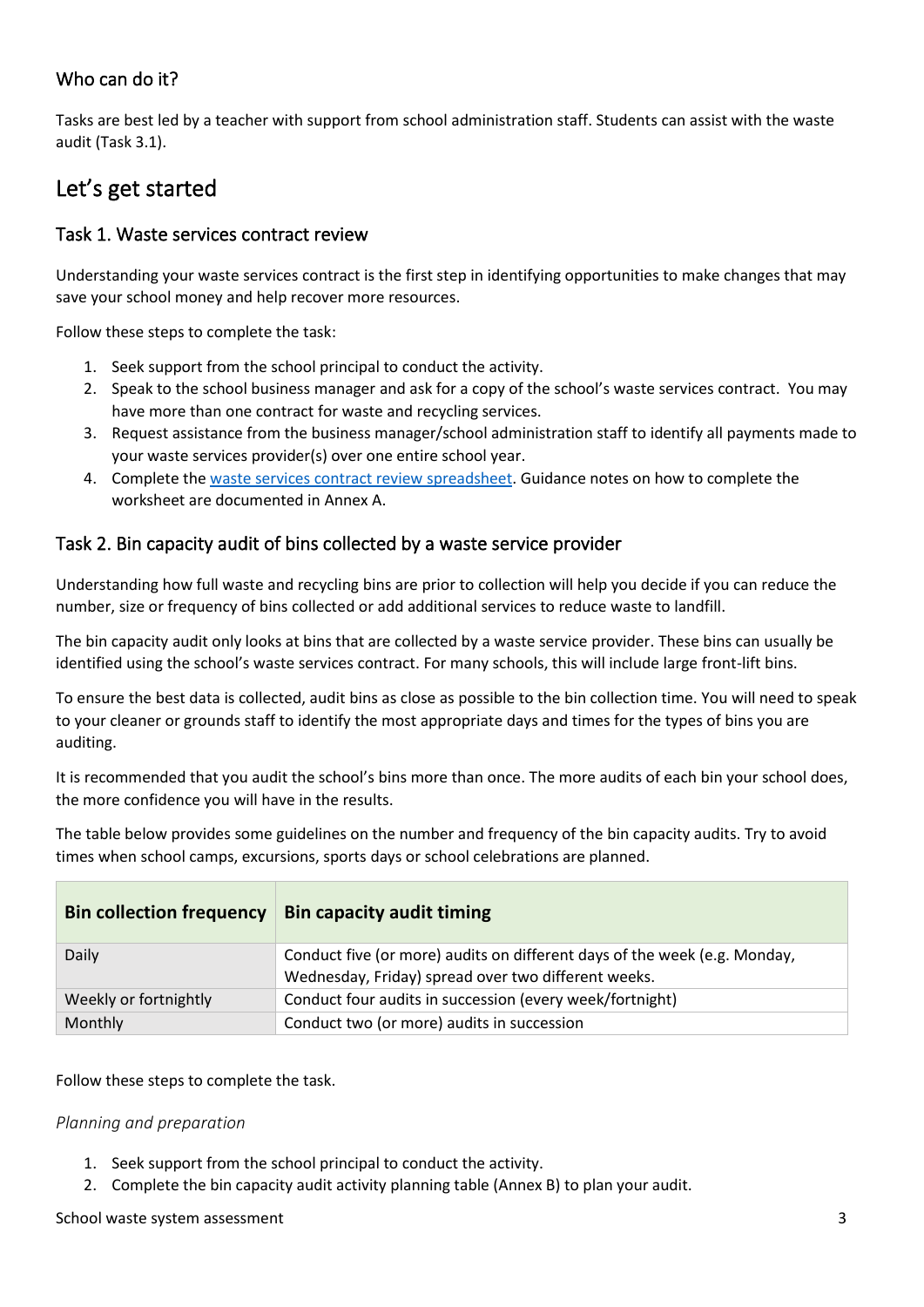- 3. Place a temporary label containing a unique number on each bin. This helps avoid skipping bins or double auditing. The use of labels is more important when conducting repeat audits or when you want to compare change over time.
- 4. Notify school cleaners and grounds staff about the planned audit. You many need their assistance to unlock bins or provide access to the area where the bins are located.

#### *Completing the audit*

- 1. Complete the bin capacity audit worksheet (Annex C). The worksheet contains instructions to follow. If your school has skip bins, you may need a tape measure to measure the bins.
- 2. After the audit activity, enter the results into the bin capacity [audit spreadsheet.](https://www.wasteauthority.wa.gov.au/images/resources/wws/Bin_capacity_audit_spreadsheet.xlsx)
- 3. Once all data is entered into the spreadsheet, you can update the reports and charts.

#### Task 3. Waste stream review

These tasks will help you gain an understanding of how much of the school's general waste stream could be recovered. This will help you identify if there are opportunities to introduce new recycling services at your school.

#### *Task 3.1 School waste audit*

Conduct a waste audit. See the [WWS waste audit toolkit](https://www.wasteauthority.wa.gov.au/images/resources/wws/Files/2019/10/WWS_Toolkits_-Waste_Audit.pdf) for details on conducting a school waste audit. If your school is in the Perth metropolitan area, the Waste Wise Schools team may be able to assist you. If you cannot conduct a new waste audit, then the results from a past audit may still be useful.

Once the audit is completed, staff or students should estimate the total mass and volume of waste that is produced by the school each year for each waste category. Please also calculate the total mass and volume of each type of waste for one week of the school year.

#### *Task 3.2 Recycling checklist*

Complete the recycling checklist (Annex D). Instructions are included in the checklist.

#### Task 4. Analysis of findings

#### *Analysis of waste management contract review (Task 1)*

First perform a high-level check on your bins. Compare the bins listed in the contract details worksheet with those actually being serviced at your school. If there are differences between what is collected and what is in the contract then you should check how much you are actually being charged to determine if you are paying for the pick-up of bins that are no longer in service.

#### *Analysis of the bin capacity audit (Task 2)*

Open the completed bin capacity audit spreadsheet and click on the 'Reports' worksheet tab. Look at Report number 6, 'Percentage of bin capacity used for each waste stream'. For each waste stream, you can look at the 'Percentage of bin capacity used' to determine if there is scope to alter your bin collection services. The table below provides some general guidance on how to interpret the different percentages.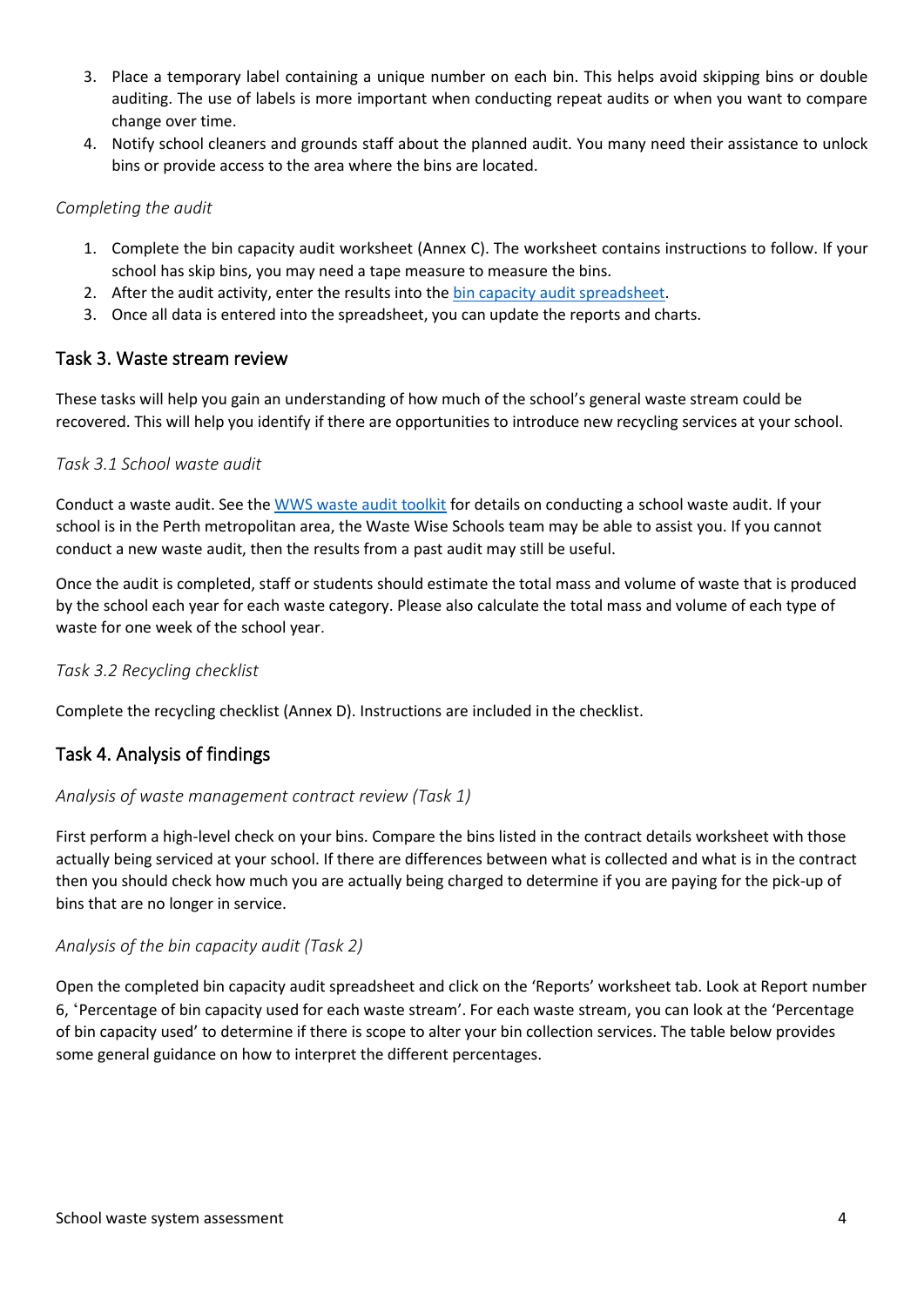| <b>Percentage of bin</b><br>capacity used | <b>General recommendation</b>                                                       |
|-------------------------------------------|-------------------------------------------------------------------------------------|
| Less than 60%                             | Strong case to investigate reductions in number of bins, bin size or collection     |
|                                           | frequency.                                                                          |
| Between 60% and 80%                       | Use caution. Consider small reductions in number of bins or bin size. Ensure you do |
|                                           | a pilot before making any changes.                                                  |
| Over 80%                                  | Best not to make changes unless other waste reduction measures are being            |
|                                           | considered (e.g. introducing paper recycling or diverting organic waste to school   |
|                                           | compost or worm farms).                                                             |

#### *What if the results indicate recycling services should be reduced?*

If findings indicate that the recycling bins are not being utilised, instead of reducing the number, size or frequency of collections, investigate ways to increase your rates of recycling to make better use of these bins. Examine the results from the waste stream review (Task 3) to determine your school's potential to improve student behaviours to separate recyclables from the general waste stream. Based on all the information available, determine if changes to bins (position, signage) or student education about recycling and bin usage could improve the situation.

#### *Analysis of school waste audit (Task 3.1)*

Review the results of the waste audit to identify the main items in your general waste bin that could be recovered. Pay attention to the additional calculations of estimated weekly mass and volume for each waste stream.

Estimate the total volume of comingled recyclables disposed of to landfill each week by adding up the total volume of plastic containers, aluminium, steel cans and glass. Estimate the volume of paper and cardboard and organic waste.

Determine if there is a sufficient mass or volume of any one waste stream (comingled, paper, cardboard or organic waste) to justify introducing a new recycling service. Schools are advised to discuss the results of their waste audit with their existing and/or competing waste services provider to identify new or alternative recycling service options.

#### *How many new recycling bins, what size and what frequency?*

The number of bins, bin size and frequency of collection are factors that all work together to ensure your school's waste is safely and reliably collected from the school.

Waste management service providers are best placed to help identify an ideal combination of bins for your school. Contact your service provider for advice.

#### **Waste education campaign**

Before adding any new waste services at your school, you need to ensure that all staff and students know how to use them properly. Ensure you allow for the time and costs to run an education and behavior change campaign focused on the new recycling service. Students need to know what it is, how to use it property, why it is important to use the bin correctly and what happens when misused. The campaign should be supported by appropriate signage, posters and talks at assembly. Many schools find [these recycling signs](https://www.wastesorted.wa.gov.au/schools/resources) helpful.

The GREAT sort campaign is another example of simple and clear messaging that can help change waste behaviours. You can view the resource[s online.](http://www.wastesorted.wa.gov.au/)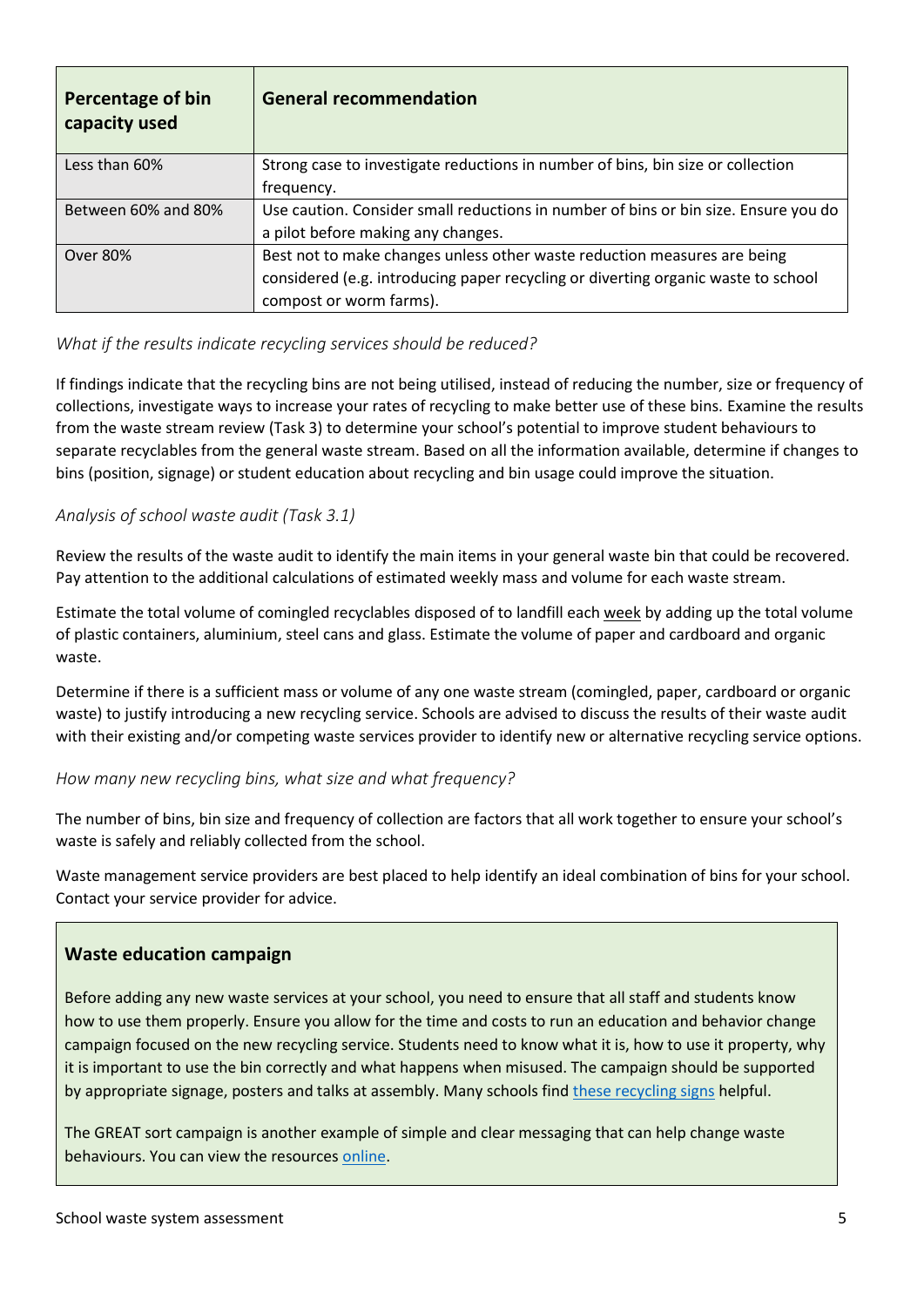#### *Analysis of the recycling checklist (Task 3.2)*

Review the list of additional items you have nominated to recycle or recover. Complete the recommendations template (Annex E) for each new type of item to be recycled.

Once you have the support of all relevant stakeholders, you should seek approval from the school principal before making changes.

#### *Decisions about waste contracts*

Once you have identified changes that could be made to the waste management contract and school waste system, you can perform some basic modelling to determine what the cost implications are.

First make a copy of the existing school waste system assessment spreadsheet.

Open the new copy of the spreadsheet and update the 'Contract details' worksheet tab to reflect your proposed changes. Look at the values in the 'Estimated yearly cost' column and compare these new values with the estimates calculated in the original version of the spreadsheet. In the simple example outlined below, there are cost savings of \$2,000 from reduced general waste bins and an increase of \$1,000 to introduce comingled recycling. Overall, \$1,000 per year could be saved from the waste management contract.

Simple example of changes to waste management contract costs:

| Waste stream  | <b>Yearly estimate</b><br>(\$ original) | <b>Yearly estimate</b><br>(\$ proposed changes) |  |
|---------------|-----------------------------------------|-------------------------------------------------|--|
| General waste | 5,000                                   | 3,000                                           |  |
| Comingled     | 0                                       | 1,000                                           |  |

You should now have all the information needed to make a strong case for your proposed changes. You should document your findings and support your recommendations using the evidence you have gathered. Annex F provides a template you can use to help structure your recommendations and evidence.

#### **Impacts on cleaning and grounds staff**

Before making any changes, always consult with cleaning and grounds staff. Your changes may require these staff members to empty or move more bins. These tasks may fall outside of their existing contracted work.

You should share and discuss the recommendations with the relevant stakeholders at your school including the sustainability teams, finance and administration staff and cleaning staff.

**Remember to get sign-off from the principal before moving on to the pilot phase.**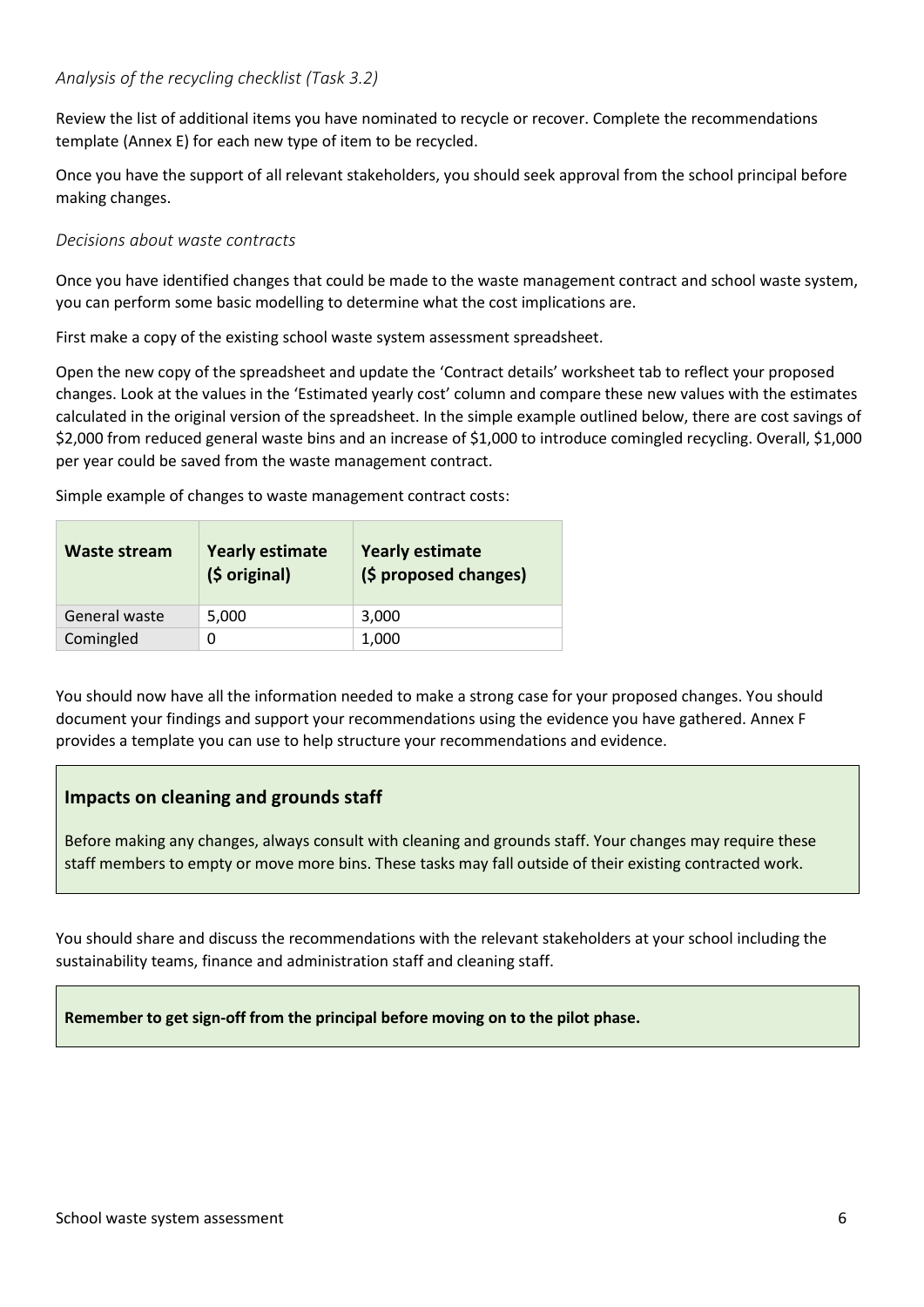#### Task 5. Piloting changes

Many schools pilot changes to their waste management contracts to ensure the adjustments made will still enable the safe and reliable disposal of the school's waste.

Examples of piloting may include:

- removing bins from service prior to a change being made permanently
- regularly monitoring bin capacity before collection if the bin size is being reduced
- making a request to the waste services provider to skip a planned collection of some/all bins if the collection frequency is being adjusted
- monitoring new recycling bins to check if they are used correctly.

At the end of this task you should have more confidence that the proposed changes will be successful. A list of recommendations should be incorporated into new waste contracts or school waste management plans.

#### Task 6. Making changes

Now it is time to make the required changes to your school's waste management contracts and waste management system. You should review the contents of your 'recommendations tables' to identify the smaller sub-steps and activities that need to be implemented. These can help create a timeline for you to follow. Remember to track and report your progress to all relevant stakeholders at the school.

Once the changes are completed, you can celebrate your achievements by alerting the broader school community. Remember to monitor your changes over time; this will enable you to report great success stories and identify issues which may need addressing.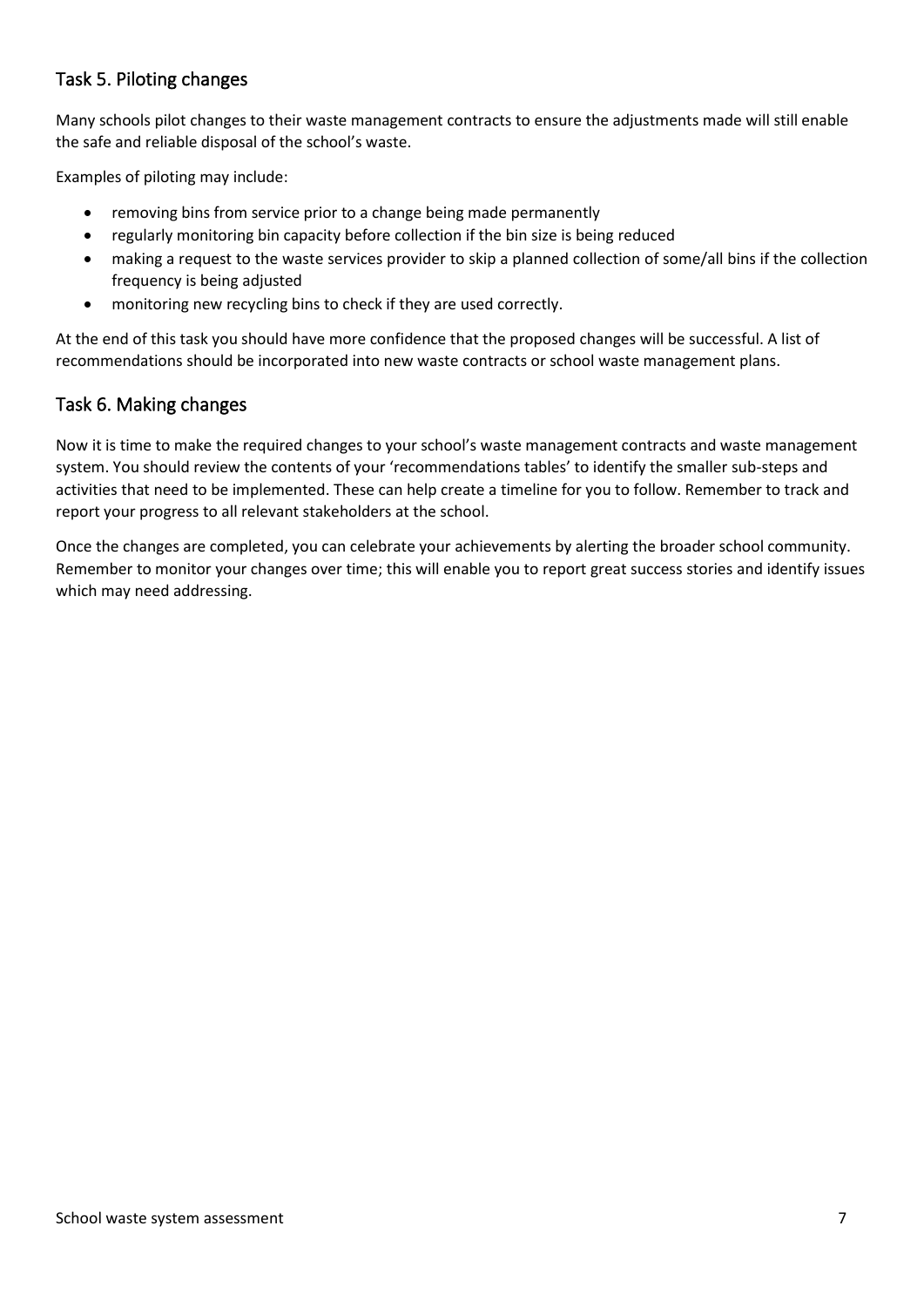### ANNEX A. Guidance notes for completing the waste services contract review spreadsheet

Examine your waste services contract(s) and find the section that lists the waste collection services.

### Yearly contract cost

Open the [waste services contract review spreadsheet](https://www.wasteauthority.wa.gov.au/images/resources/wws/Waste_services_contract_review_spreadsheet.xlsx) and click on the 'Contract details' worksheet tab. Calculate the actual contract cost of your school's waste services for an entire school year. You should work with your school's business manager/administration staff to identify all payments made to the waste services provider during the last full school year. The total cost may also be specified in the contract, however, there may be instances where extra services are used and paid for outside of what is specified in the contract. Enter this amount into the spreadsheet above the main data table.

### Entering data into the table

The spreadsheet is prepopulated with an example entry which you can update with your details. Do not type in the yellow cells. These cells contain formulas and should not be altered.

For each waste stream (general waste, comingled waste, paper and cardboard, organic – food and garden – waste, etc.), you need to identify the number of bins, size of each bin, frequency of each bin's collection and the cost of each service. To enter a new row into the table, start by entering the next sequential number in the 'Entry #' column. A sample scenario is provided below.

Our sample contract includes:

- one three-cubic-metre skip bin for general waste, which is collected every week at a cost of \$348 per collection
- five wheelie bins for comingled recycling, which are 120 litres in size and are collected each week at a cost of \$4.60 per collection of each bin
- six wheelie bins for comingled recycling, which are 240 litres in size and are collected each week at a cost of \$5 per collection of each bin
- one 1100 litre wheelie bin for paper, collected every month at a cost of \$10 per collection.

Whilse not specified in the contract, we also note that the school has one 120 litre wheelie bin for organic food waste, which is collected and composted onsite at no cost. The data entered into the contract details worksheet would look similar to the example below.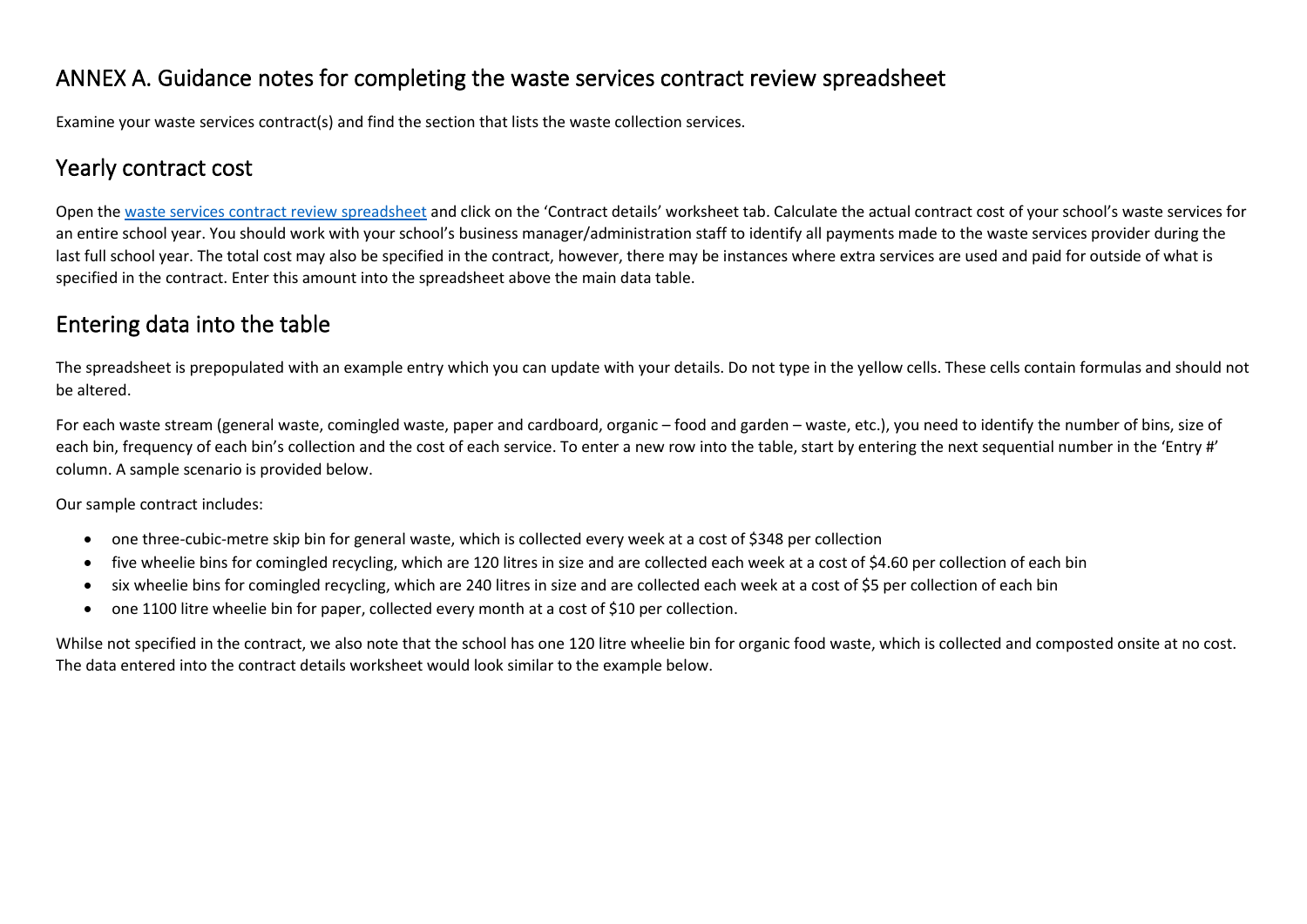|                                                             |                                   | <b>Collection</b> | <b>Number of bins</b>    |                                                                               | Fee charge  |                                  | Cost per collection Cost of collection of  |
|-------------------------------------------------------------|-----------------------------------|-------------------|--------------------------|-------------------------------------------------------------------------------|-------------|----------------------------------|--------------------------------------------|
| <b>Entry # <math>\blacktriangledown</math> Waste stream</b> | $\overline{\phantom{a}}$ Bin size | frequency         | $\overline{\phantom{a}}$ | like this one $\blacktriangleright$ Collected by $\blacktriangleright$ method |             | $\overline{\phantom{a}}$ per bin | all bins of this type $\blacktriangledown$ |
|                                                             |                                   |                   |                          |                                                                               |             |                                  |                                            |
| 1 Landfill                                                  | 3 Cubic Metre                     | Weeky             |                          | Cleanaway                                                                     | Per pick up | 348                              | 348                                        |
| 2 Comingled (bottles/cans/plastic)                          | 120 Litres                        | Weeky             |                          | Cleanaway                                                                     | Per pick up | 4.6                              | 23                                         |
| 3 Comingled (bottles/cans/plastic)                          | 240 Litres                        | Weeky             | ь                        | Cleanaway                                                                     | Per pick up |                                  | 30 <sup>2</sup>                            |
|                                                             |                                   |                   |                          |                                                                               |             |                                  |                                            |
| 4 Organic waste (food or garden waste) 120 Litres           |                                   | 2 times per week  |                          | School                                                                        | Other       | 0                                |                                            |
| 5 Paper/cardboard                                           | 660 Litres                        | Every 2 months    |                          | Cleanaway                                                                     | Per pick up |                                  |                                            |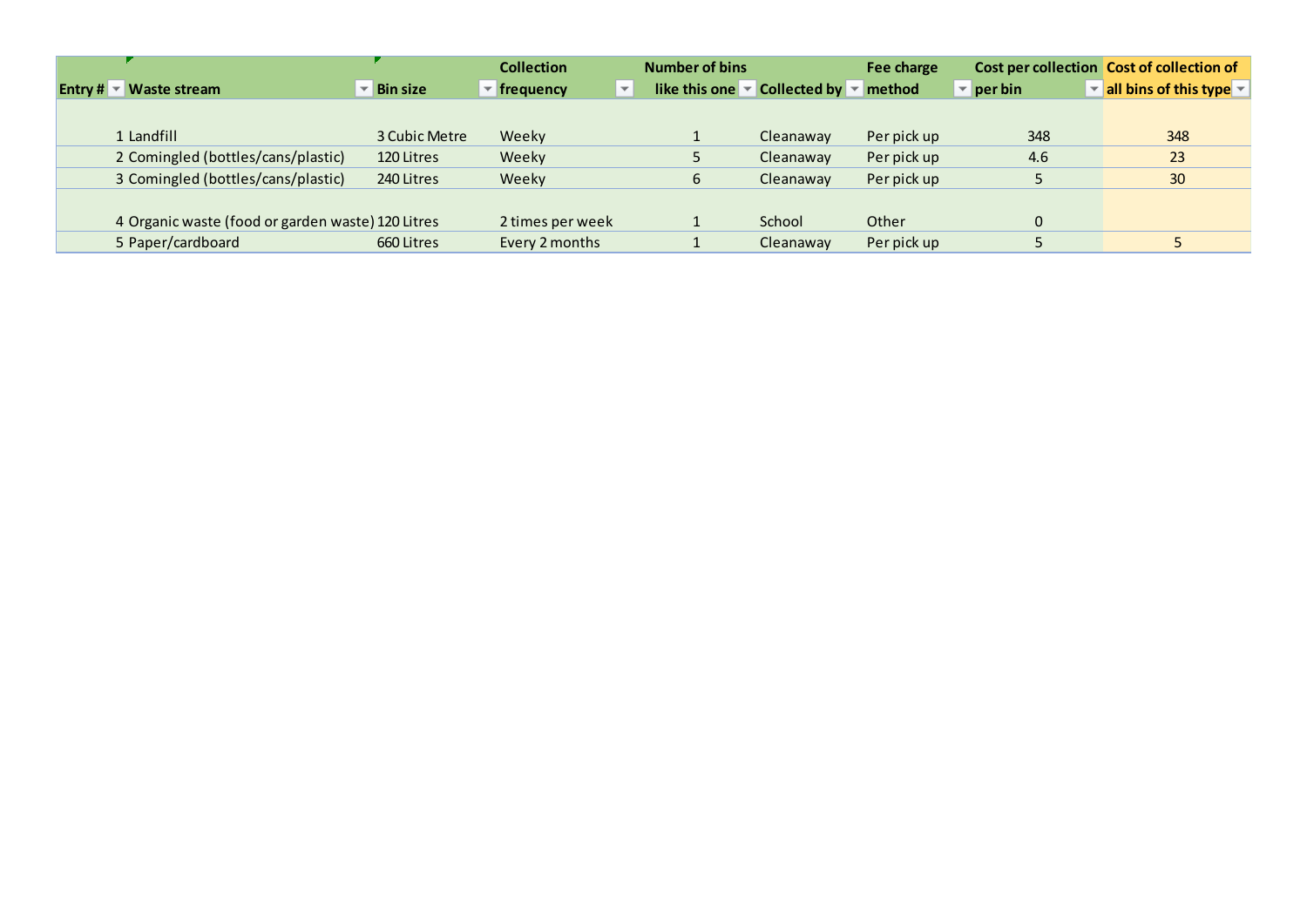### Additional table filling tips

| Table column                           | Tips                                                                                                                                  |
|----------------------------------------|---------------------------------------------------------------------------------------------------------------------------------------|
| Entry#                                 | Starting at '1' for the first row in the table, enter the next sequential number in the column. Doing this helps Excel create a new   |
|                                        | table entry ready for you to enter data into.                                                                                         |
| Fee charge method                      | All bins in our example are charged at a cost for each bin pick-up. Your contract may be different. You may be charged a monthly      |
|                                        | fee, or a flat fee that covers an entire year or the life of the contract. Select the option that matches your contract. If your fee  |
|                                        | charge method isn't in the list of options available, select 'Other' and add some comments in the 'Notes' column.                     |
| Cost per collection per bin            | If the 'fee charge method' is 'Per pick up', then also enter the 'Cost per collection per bin' as documented in your contract. If     |
|                                        | your contract specifies a different fee charge method, then leave this column empty.                                                  |
| Cost of collection of all bins of this | This will be automatically calculated if the 'Fee charge method' is 'Per pick up'. If your contracted service uses another fee charge |
| type                                   | method, then cells in this column will remain blank.                                                                                  |
| Estimated yearly cost (not shown on    | The 'Estimated yearly cost' will be automatically calculated if the 'Fee charge method' is 'Per pick up'. If your contracted services |
| sample image)                          | use another fee charge method, then cells in this column will remain blank. Please note this is an estimated cost only based on       |
|                                        | assumptions about the number of days, weeks and months covered by the four school terms. For example, it is assumed there             |
|                                        | are 280 school days, 42 weeks and 10 months where the collection service would be active.                                             |
|                                        | Note: the estimated cost should not be relied upon to make decisions. These estimations may be useful to investigate the impact       |
|                                        | of any future changes to your contract.                                                                                               |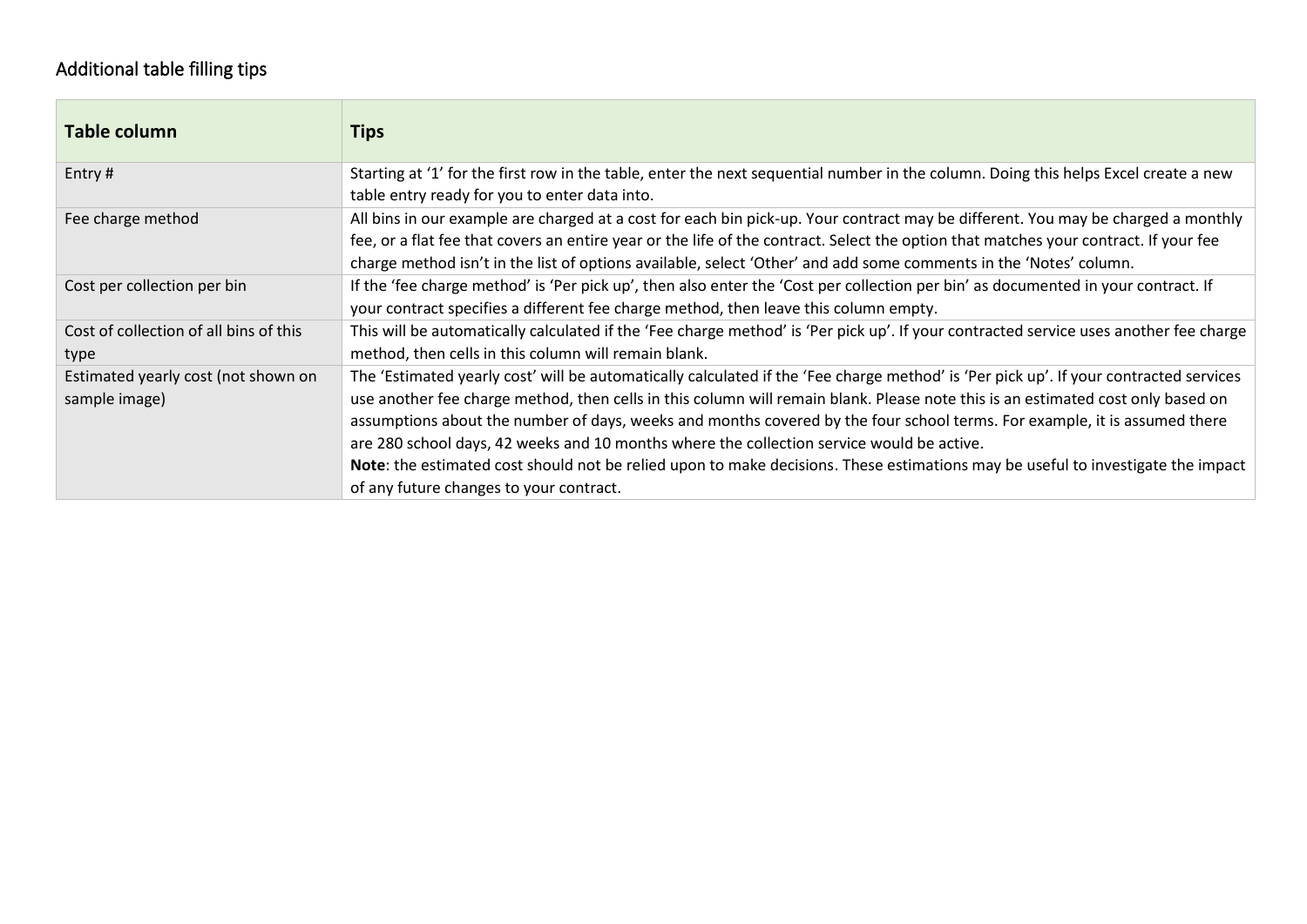### ANNEX B. Bin capacity audit planning table

You will need to identify all the bins collected by your waste services provider. **Do not include classroom and general outdoor bins in your audit.** Collect required information such as bin collection dates from the school cleaner or grounds staff. Plan to conduct the audit the day before the bins are scheduled to be collected by the waste services provider. If bins are collected daily or at multiple times during the week, conduct the audit prior and close to the scheduled collection time.

| <b>Bin capacity audit</b>          |            |                     |                            |                           |                          |              |
|------------------------------------|------------|---------------------|----------------------------|---------------------------|--------------------------|--------------|
|                                    |            |                     |                            |                           |                          |              |
| Audit type:                        |            |                     |                            |                           |                          |              |
| □ One-off: audit date ____________ |            |                     |                            |                           |                          |              |
|                                    |            |                     |                            |                           |                          |              |
| <b>Bin Location</b>                | <b>Bin</b> | <b>Waste Stream</b> | <b>Bin collection date</b> | <b>Bin audit date and</b> | Person/group responsible | <b>Notes</b> |
|                                    | number     |                     | and frequency              | time                      |                          |              |
|                                    |            |                     |                            |                           |                          |              |
|                                    |            |                     |                            |                           |                          |              |
|                                    |            |                     |                            |                           |                          |              |
|                                    |            |                     |                            |                           |                          |              |
|                                    |            |                     |                            |                           |                          |              |
|                                    |            |                     |                            |                           |                          |              |
|                                    |            |                     |                            |                           |                          |              |
|                                    |            |                     |                            |                           |                          |              |
|                                    |            |                     |                            |                           |                          |              |
|                                    |            |                     |                            |                           |                          |              |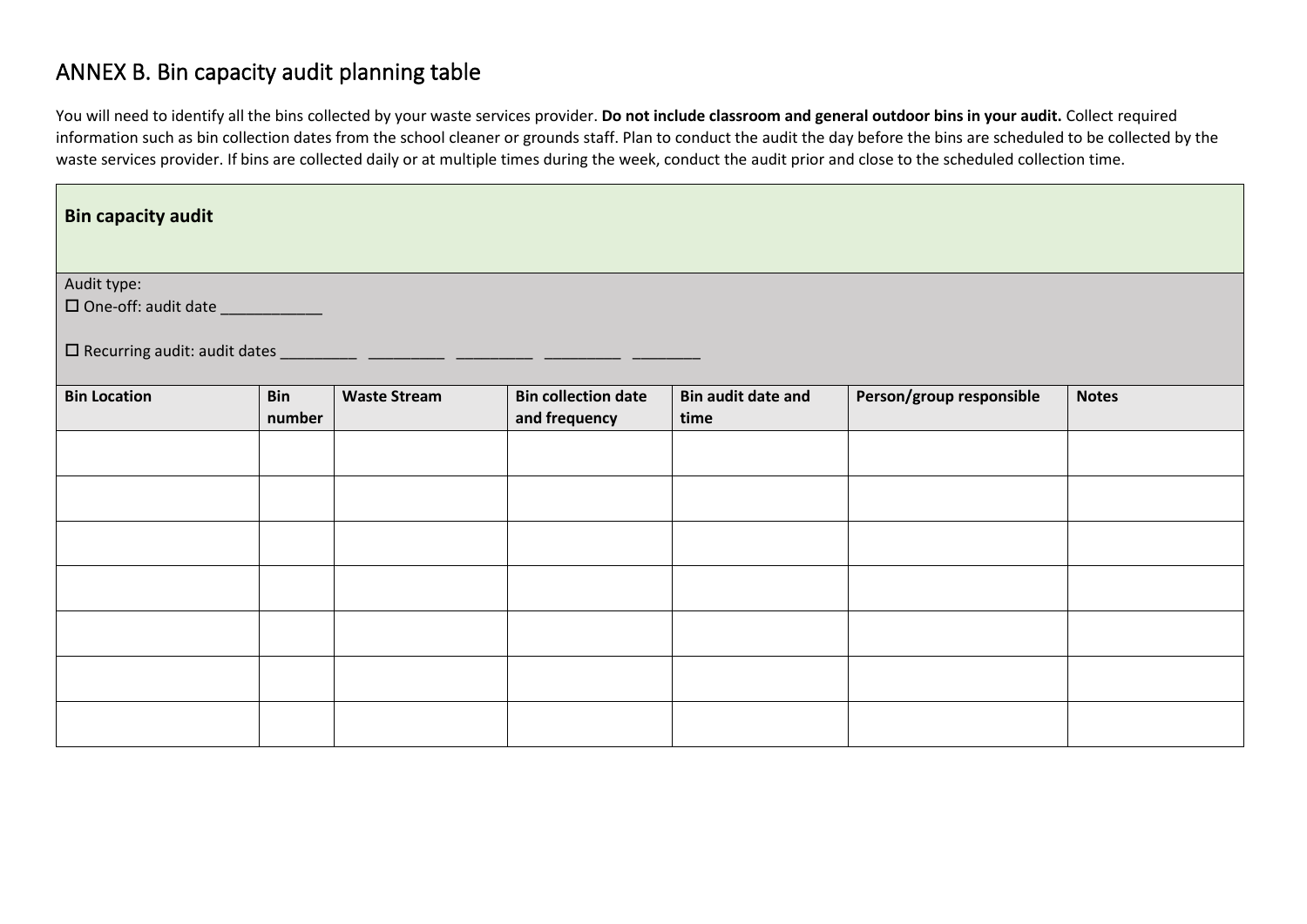### Form filling tips

| Form item                        | Tips                                                                                                                               |
|----------------------------------|------------------------------------------------------------------------------------------------------------------------------------|
| <b>Bin location</b>              | List the areas where bins collected by the waste services provider are stored.                                                     |
| Bin number(s)                    | This is optional and does not refer to the number of bins in each location. Ideally each bin will be labelled with a unique number |
|                                  | to help tracking. If you have put temporary labels on your bins, then write down the unique bin numbers.                           |
| Waste types                      | Note the type of waste stored in the bin. Use a legend if you have many bins (G = general waste, C = comingled, P = paper, C =     |
|                                  | cardboard, O = organic waste).                                                                                                     |
| Bin collection date or frequency | Dates that bins are normally collected by the waste services provider. If they are collected daily or on the last day of the week, |
|                                  | then note this instead.                                                                                                            |
| Bin audit date & time            | The date and time that you plan for the bin capacity audit to be done. Remember this should be close to, but before the time       |
|                                  | when the bin is collected.                                                                                                         |
| Person/group responsible         | List the names of people who are assigned to audit the bins in this location.                                                      |
| <b>Notes</b>                     | Any reminders or safety notes, or keys needed to unlock bins.                                                                      |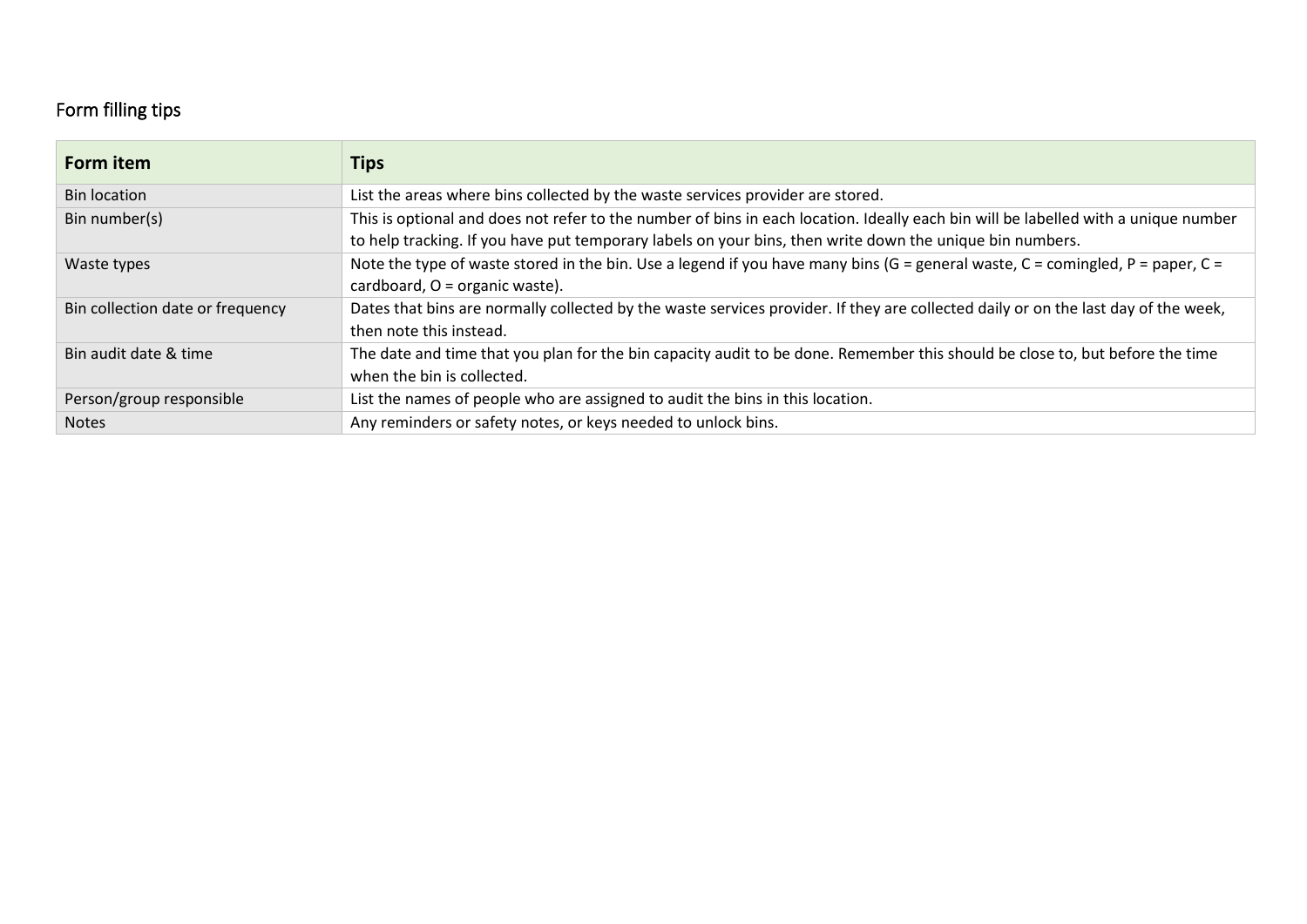# ANNEX C. Bin capacity audit worksheet

Follow these instructions to conduct a bin capacity audit of your allocated bins.

- 1. Complete one row of the table for each bin being audited. You can use the Bin size guide to assist.
- 2. Optional: take a photo of your bin to show how full it is.

| <b>Bin capacity audit</b> |        |                                                |                              |                                           |
|---------------------------|--------|------------------------------------------------|------------------------------|-------------------------------------------|
| Name(s):                  |        |                                                | Date:                        | Time:                                     |
| <b>Bin location</b>       | Bin    | Waste stream:                                  | How full:                    | Bin size:                                 |
|                           | number | $\square$ General waste                        | $\Box$ Empty or nearly empty | $\Box$ 60 Litres                          |
|                           |        | $\Box$ Paper/cardboard                         | $\square$ Quarter full       | $\Box$ 120 Litres                         |
|                           |        | □ Comingled (bottles/cans/plastic)             | $\Box$ Half full             | $\square$ 240 Litres                      |
|                           |        | $\square$ Organic waste (food or garden waste) | $\Box$ Three quarters full   | $\Box$ 660 Litres                         |
|                           |        |                                                | $\Box$ Full                  | $\Box$ 1100 Litres                        |
|                           |        |                                                | $\Box$ Overflowing           | $\Box$ Skip bin: length ______ cm, width  |
|                           |        |                                                |                              | cm, height cm                             |
| <b>Bin location</b>       | Bin    | Waste stream:                                  | How full:                    | Bin size:                                 |
|                           | number | $\square$ General waste                        | $\Box$ Empty or nearly empty | $\Box$ 60 Litres                          |
|                           |        | $\Box$ Paper/cardboard                         | $\square$ Quarter full       | $\Box$ 120 Litres                         |
|                           |        | □ Comingled (bottles/cans/plastic)             | $\Box$ Half full             | $\square$ 240 Litres                      |
|                           |        | $\Box$ Organic waste (food or garden waste)    | $\Box$ Three quarters full   | $\Box$ 660 Litres                         |
|                           |        | $\Box$ Other: _________________                | $\square$ Full               | $\Box$ 1100 Litres                        |
|                           |        |                                                | $\Box$ Overflowing           | $\Box$ Skip bin: length _______ cm, width |
|                           |        |                                                |                              | cm, height<br>cm                          |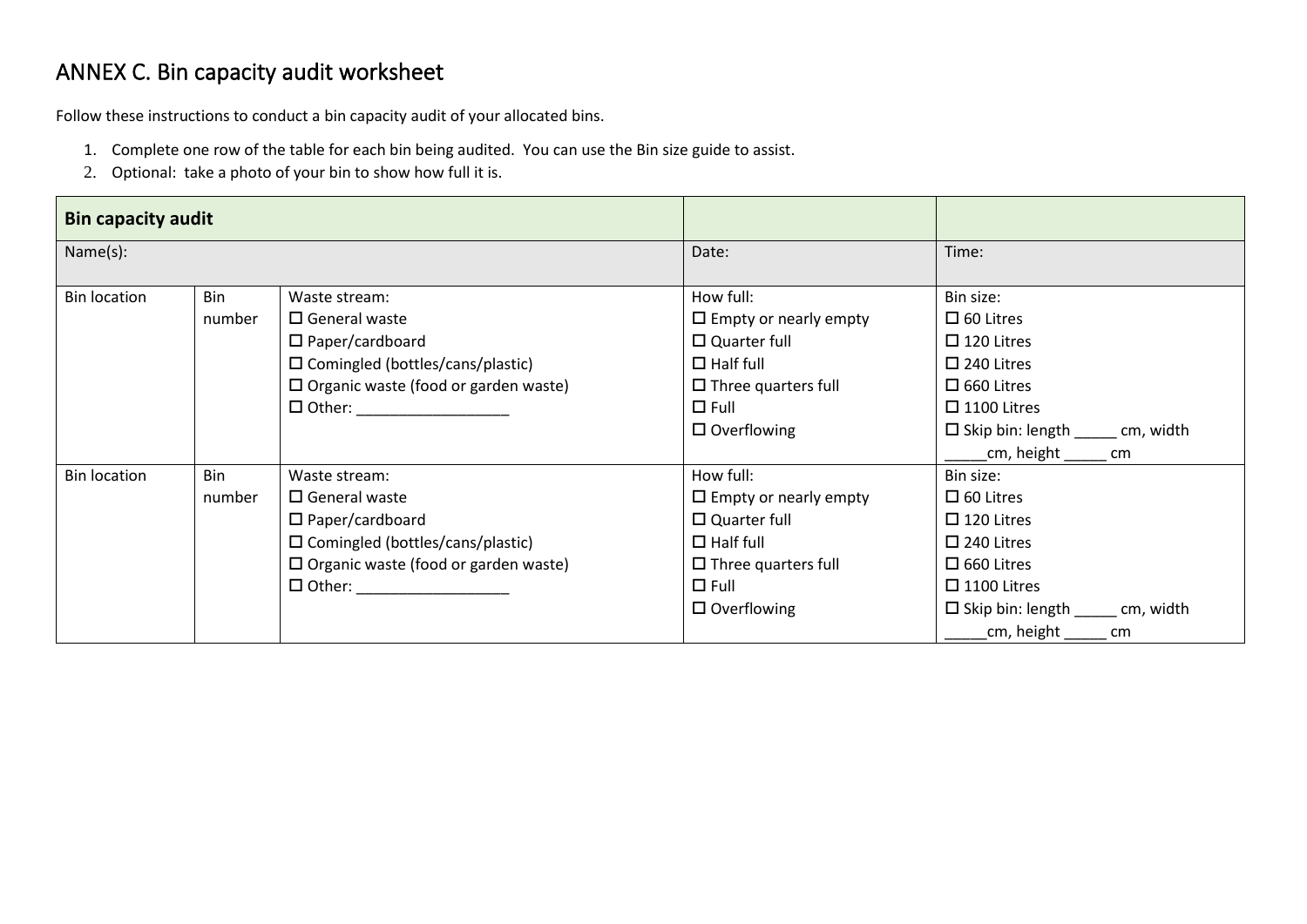| Name(s):            |            |                                                | Date:                           | Time:                                     |
|---------------------|------------|------------------------------------------------|---------------------------------|-------------------------------------------|
| <b>Bin location</b> | <b>Bin</b> | Waste stream:                                  | How full:                       | Bin size:                                 |
|                     | number     | $\square$ General waste                        | $\Box$ Empty or nearly empty    | $\Box$ 60 Litres                          |
|                     |            | $\square$ Paper/cardboard                      | $\square$ Quarter full          | $\Box$ 120 Litres                         |
|                     |            | $\square$ Comingled (bottles/cans/plastic)     | $\Box$ Half full                | $\square$ 240 Litres                      |
|                     |            | $\square$ Organic waste (food or garden waste) | $\Box$ Three quarters full      | $\Box$ 660 Litres                         |
|                     |            | $\Box$ Other: $\Box$                           | $\square$ Full                  | $\square$ 1100 Litres                     |
|                     |            |                                                | $\Box$ Overflowing              | $\Box$ Skip bin: length _______ cm, width |
|                     |            |                                                |                                 | _cm, height ___<br>cm                     |
| <b>Bin location</b> | Bin        | Waste stream:                                  | How full:                       | Bin size:                                 |
|                     | number     | $\square$ General waste                        | $\square$ Empty or nearly empty | $\square$ 60 Litres                       |
|                     |            | $\square$ Paper/cardboard                      | $\square$ Quarter full          | $\square$ 120 Litres                      |
|                     |            | $\square$ Comingled (bottles/cans/plastic)     | $\Box$ Half full                | $\square$ 240 Litres                      |
|                     |            | $\Box$ Organic waste (food or garden waste)    | $\Box$ Three quarters full      | $\square$ 660 Litres                      |
|                     |            | □ Other: ____________________                  | $\square$ Full                  | $\square$ 1100 Litres                     |
|                     |            |                                                | $\square$ Overflowing           | $\Box$ Skip bin: length _______ cm, width |
|                     |            |                                                |                                 | ____cm, height ______ cm                  |
| <b>Bin location</b> | Bin        | Waste stream:                                  | How full:                       | Bin size:                                 |
|                     | number     | $\square$ General waste                        | $\Box$ Empty or nearly empty    | $\square$ 60 Litres                       |
|                     |            | $\Box$ Paper/cardboard                         | $\Box$ Quarter full             | $\Box$ 120 Litres                         |
|                     |            | $\square$ Comingled (bottles/cans/plastic)     | $\Box$ Half full                | $\square$ 240 Litres                      |
|                     |            | $\Box$ Organic waste (food or garden waste)    | $\Box$ Three quarters full      | $\square$ 660 Litres                      |
|                     |            |                                                | $\square$ Full                  | $\square$ 1100 Litres                     |
|                     |            |                                                | $\Box$ Overflowing              | $\Box$ Skip bin: length ______ cm, width  |
|                     |            |                                                |                                 | cm, height<br>cm                          |
| <b>Bin location</b> | <b>Bin</b> | Waste stream:                                  | How full:                       | Bin size:                                 |
|                     | number     | $\square$ General waste                        | $\Box$ Empty or nearly empty    | $\square$ 60 Litres                       |
|                     |            | $\square$ Paper/cardboard                      | $\square$ Quarter full          | $\Box$ 120 Litres                         |
|                     |            | □ Comingled (bottles/cans/plastic)             | $\Box$ Half full                | $\square$ 240 Litres                      |
|                     |            | $\Box$ Organic waste (food or garden waste)    | $\Box$ Three quarters full      | $\square$ 660 Litres                      |
|                     |            |                                                | $\square$ Full                  | $\square$ 1100 Litres                     |
|                     |            |                                                | $\square$ Overflowing           | $\Box$ Skip bin: length _______ cm, width |
|                     |            |                                                |                                 | cm, height<br>cm                          |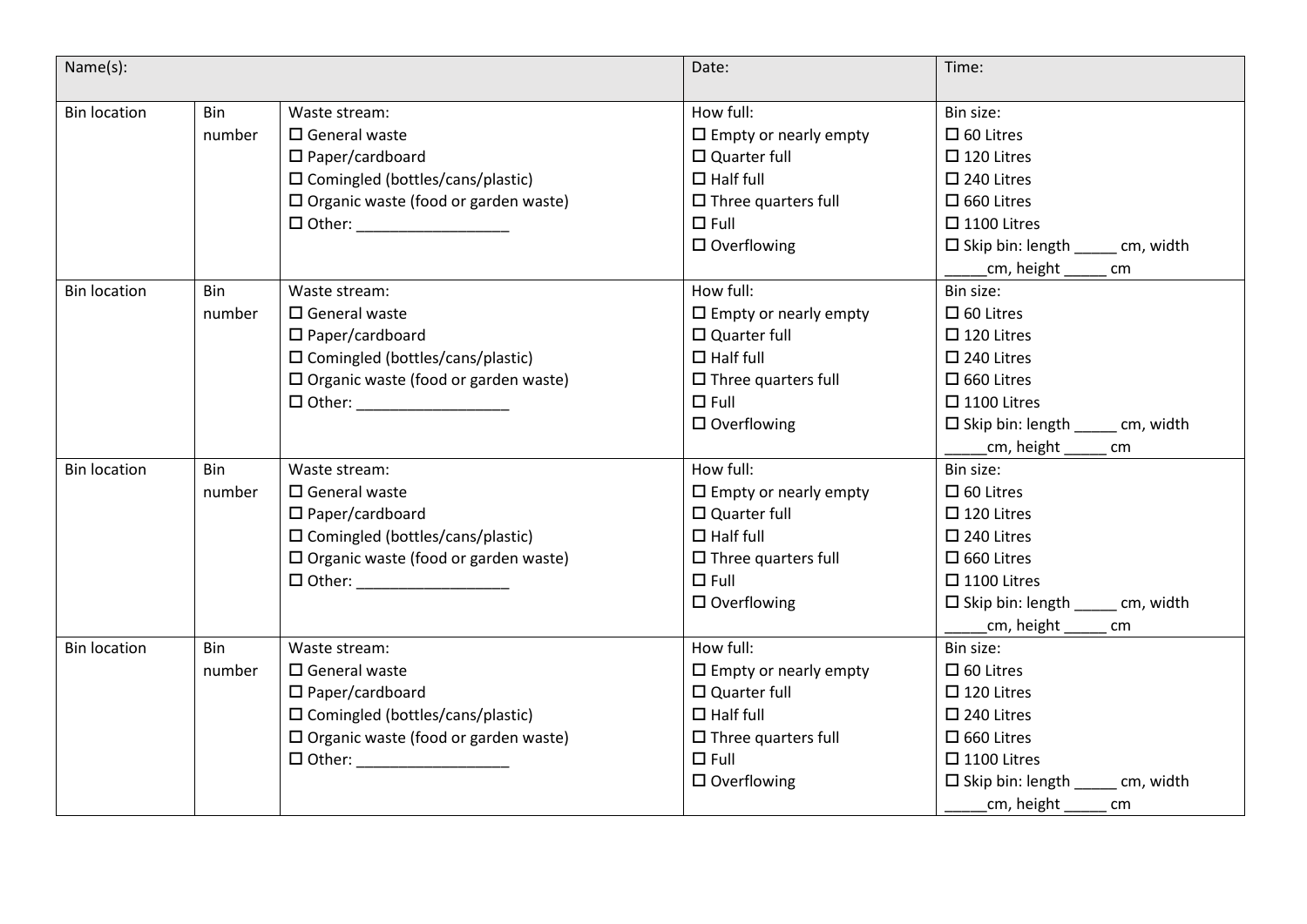# Additional bin capacity audit worksheets

| Name(s):            |        |                                                | Date:                        | Time:                                       |
|---------------------|--------|------------------------------------------------|------------------------------|---------------------------------------------|
| <b>Bin location</b> | Bin    | Waste stream:                                  | How full:                    | Bin size:                                   |
|                     | number | $\Box$ General waste                           | $\Box$ Empty or nearly empty | $\Box$ 60 Litres                            |
|                     |        | $\square$ Paper/cardboard                      | $\Box$ Quarter full          | $\Box$ 120 Litres                           |
|                     |        | $\square$ Comingled (bottles/cans/plastic)     | $\Box$ Half full             | $\square$ 240 Litres                        |
|                     |        | $\square$ Organic waste (food or garden waste) | $\Box$ Three quarters full   | $\square$ 660 Litres                        |
|                     |        | $\Box$ Other: ___________________              | $\Box$ Full                  | $\square$ 1100 Litres                       |
|                     |        |                                                | $\square$ Overflowing        | $\Box$ Skip bin: length ______ cm, width    |
|                     |        |                                                |                              | _cm, height _____ cm                        |
| <b>Bin location</b> | Bin    | Waste stream:                                  | How full:                    | Bin size:                                   |
|                     | number | $\Box$ General waste                           | $\Box$ Empty or nearly empty | $\Box$ 60 Litres                            |
|                     |        | $\square$ Paper/cardboard                      | $\Box$ Quarter full          | $\Box$ 120 Litres                           |
|                     |        | $\square$ Comingled (bottles/cans/plastic)     | $\Box$ Half full             | $\square$ 240 Litres                        |
|                     |        | $\square$ Organic waste (food or garden waste) | $\Box$ Three quarters full   | $\square$ 660 Litres                        |
|                     |        |                                                | $\square$ Full               | $\square$ 1100 Litres                       |
|                     |        |                                                | $\square$ Overflowing        | $\square$ S Skip bin: length ____ cm, width |
|                     |        |                                                |                              | _cm, height ______ cm                       |
| <b>Bin location</b> | Bin    | Waste stream:                                  | How full:                    | Bin size:                                   |
|                     | number | $\square$ General waste                        | $\Box$ Empty or nearly empty | $\Box$ 60 Litres                            |
|                     |        | $\square$ Paper/cardboard                      | $\Box$ Quarter full          | $\Box$ 120 Litres                           |
|                     |        | □ Comingled (bottles/cans/plastic)             | $\Box$ Half full             | $\square$ 240 Litres                        |
|                     |        | $\square$ Organic waste (food or garden waste) | $\Box$ Three quarters full   | $\square$ 660 Litres                        |
|                     |        |                                                | $\Box$ Full                  | $\Box$ 1100 Litres                          |
|                     |        |                                                | $\Box$ Overflowing           | $\Box$ Skip bin: length ______ cm, width    |
|                     |        |                                                |                              | cm, height _____ cm                         |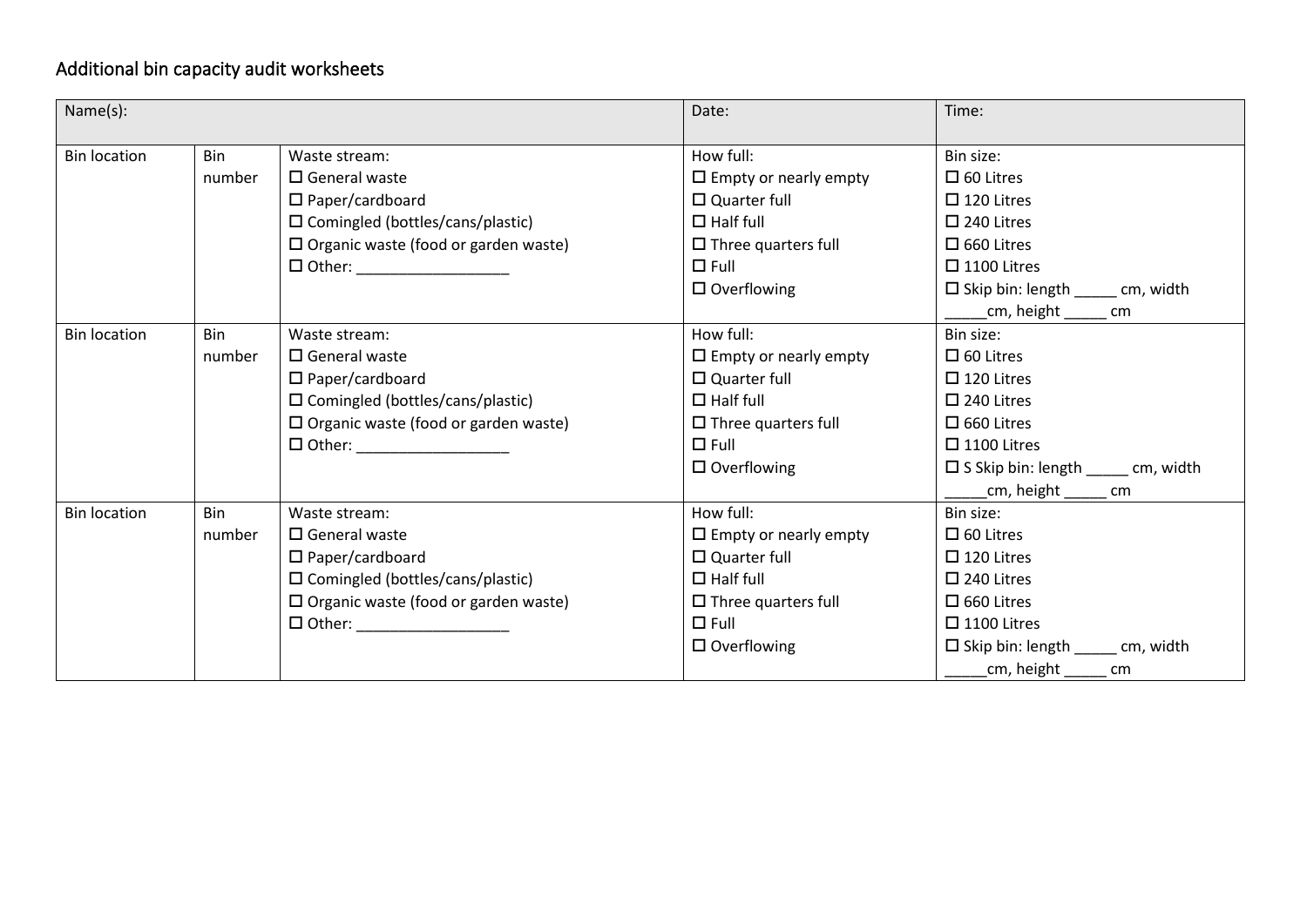| <b>Bin location</b> | <b>Bin</b> | Waste stream:                               | How full:                    | Bin size:                             |
|---------------------|------------|---------------------------------------------|------------------------------|---------------------------------------|
|                     | number     | $\Box$ General waste                        | $\Box$ Empty or nearly empty | $\Box$ 60 Litres                      |
|                     |            | $\Box$ Paper/cardboard                      | $\Box$ Quarter full          | $\Box$ 120 Litres                     |
|                     |            | $\square$ Comingled (bottles/cans/plastic)  | $\Box$ Half full             | $\Box$ 240 Litres                     |
|                     |            | $\Box$ Organic waste (food or garden waste) | $\Box$ Three quarters full   | $\square$ 660 Litres                  |
|                     |            | $\Box$ Other:                               | $\Box$ Full                  | $\Box$ 1100 Litres                    |
|                     |            |                                             | $\Box$ Overflowing           | $\Box$ Skip bin - Length<br>cm, Width |
|                     |            |                                             |                              | cm, Height<br>cm                      |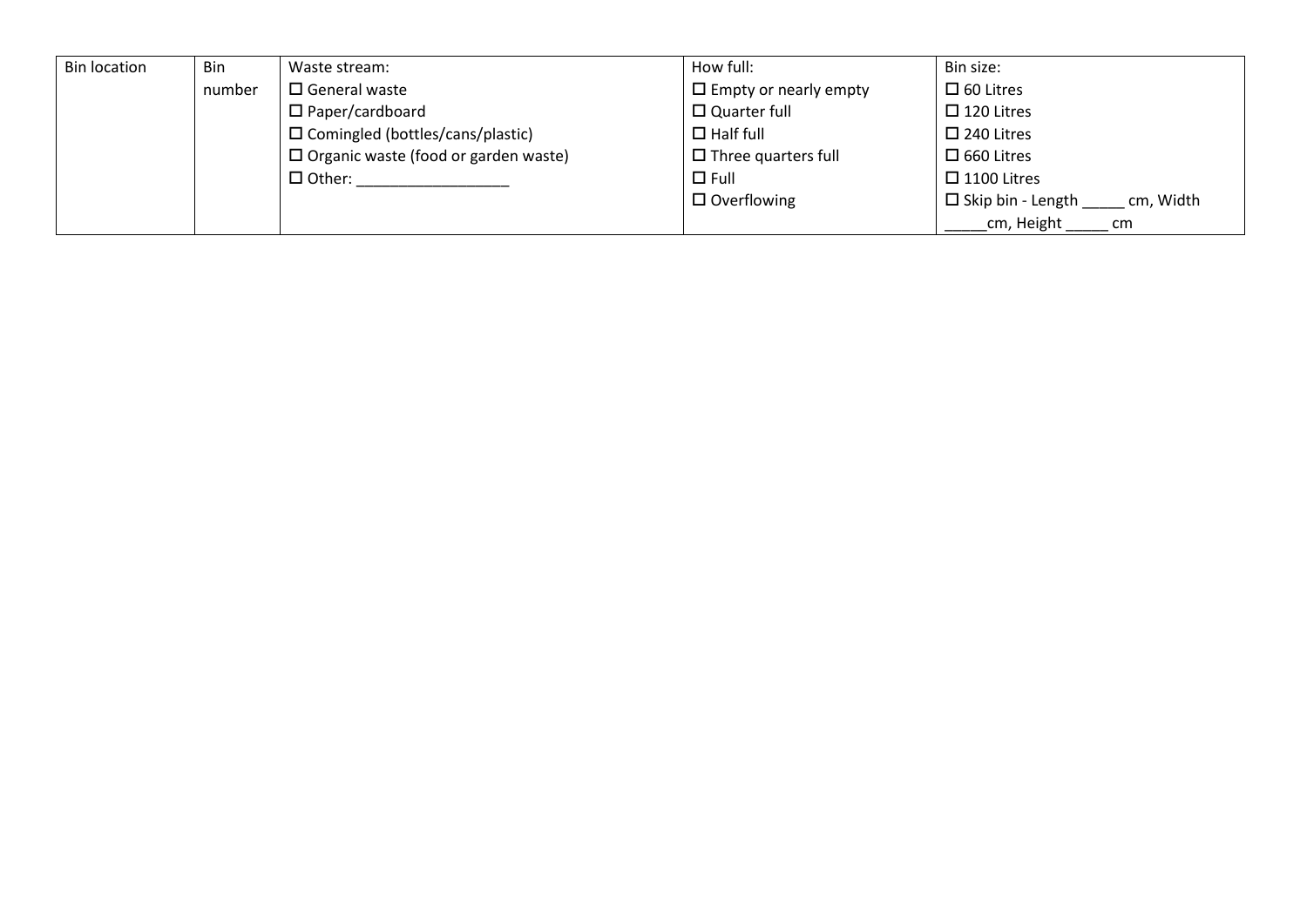#### Bin size guide

Use this guide to help identify the size of the bins you are auditing.

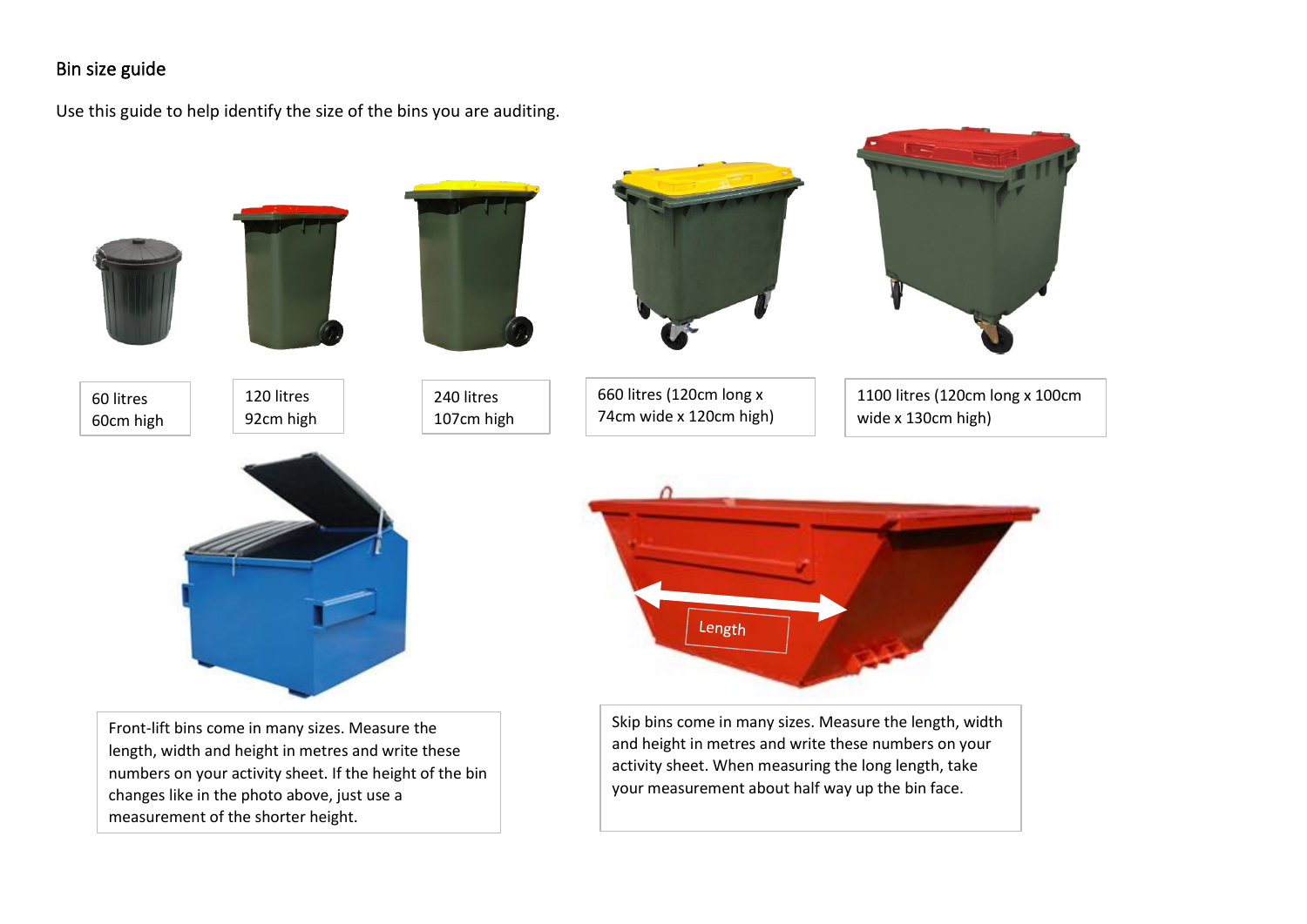# ANNEX D. Recycling checklist

Use this table to find out what else you could recycle or recover at school.

| <b>Waste items</b>                       | We already<br>recycle $(\checkmark)$ | We will start<br>recycling $(\checkmark)$ | How will we recycle it?                                                                                        |
|------------------------------------------|--------------------------------------|-------------------------------------------|----------------------------------------------------------------------------------------------------------------|
| Recyclables*                             |                                      |                                           | Consider a waste collection service or investigate<br>the Container Deposit Scheme for eligible<br>containers. |
| Food organic waste*                      |                                      |                                           | Options: School compost bins, worm farm or a<br>waste collection service.                                      |
| Garden organic waste*                    |                                      |                                           | Options: School compost bins, garden mulch or a<br>waste collection service.                                   |
| Printer ink and toner<br>cartridges      |                                      |                                           |                                                                                                                |
| Computers and IT<br>equipment*           |                                      |                                           |                                                                                                                |
| <b>Batteries</b>                         |                                      |                                           |                                                                                                                |
| Fluorescent tubes or CFL<br>light globes |                                      |                                           |                                                                                                                |
| Soft plastics                            |                                      |                                           | REDcycle is a common option, particularly in<br>metropolitan areas.                                            |

### Checklist instructions

- 1. Review each waste item in the checklist.
- 2. For items you are not already recycling, refer to th[e Recycling Near You](https://recyclingnearyou.com.au/) website[, Business Recycling](https://businessrecycling.com.au/) website, your Regional Council or local government for more information about collection points. For waste collection services marked with an asterisk (\*), the [Waste Disposal and Recycling Services CUAWA2016](https://www.wa.gov.au/government/cuas/waste-disposal-and-recycling-services-cuawas2016) is mandatory for State Government schools in the Perth Metropolitan region.

The school could also act as a school community collection centre for other items, such as mobile phones, which can be recycled through various schemes.

[TerraCycle](https://www.terracycle.com/) has [free programs](https://www.terracycle.com/en-AU/brigades) for schools and communities which recycle a range of other items listed below:

- coffee pods
- toothbrushes and toothpaste tubes
- contact lenses and contact lens blister packs
- ink pens, felt tip pens, highlighters, markers and more (writing instrument recycling)
- plastic bread bag closures.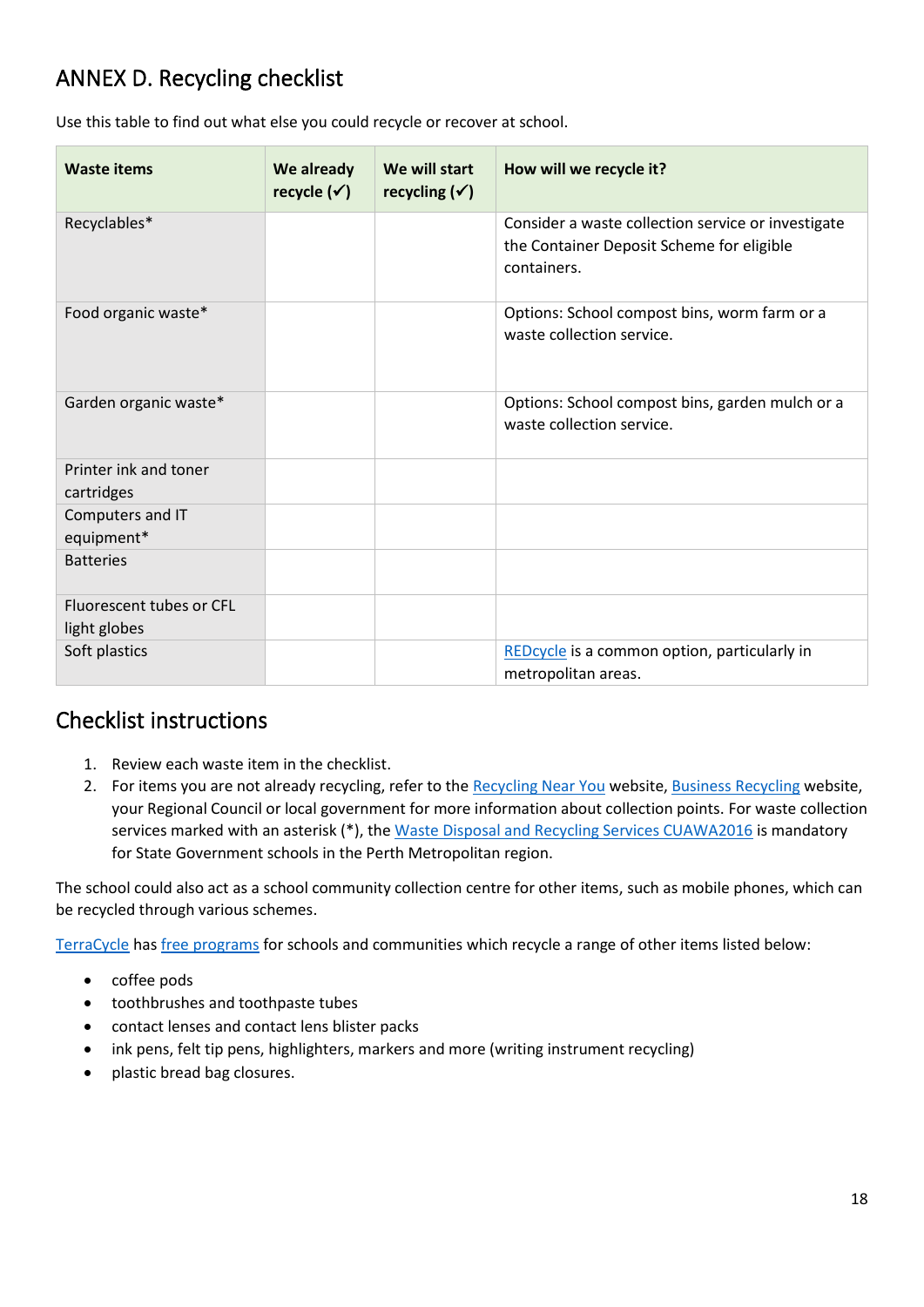### ANNEX E. Recycling recommendations summary

Complete this table of recommendations to introduce new collections such as soft plastics or worm farming. Create a new table for each item or cover similar items in one table. Share the table with others to gain their support.

If you are proposing a change to your waste management contract, please complete Annex F.

| <b>Summary topics</b>           | <b>Information and responses</b> |
|---------------------------------|----------------------------------|
| Waste items to be recycled      |                                  |
| Estimation of volume of waste   |                                  |
| Current disposal method         |                                  |
| Impacts of current disposal     |                                  |
| method                          |                                  |
| Proposed new recycling method   |                                  |
| Collection / disposal and       |                                  |
| infrastructure/bins required    |                                  |
| Estimated set-up and running    |                                  |
| costs                           |                                  |
| Additional work to set up and   |                                  |
| manage the recycling process    |                                  |
| Benefits of recycling this item |                                  |
| Proposal supported by           |                                  |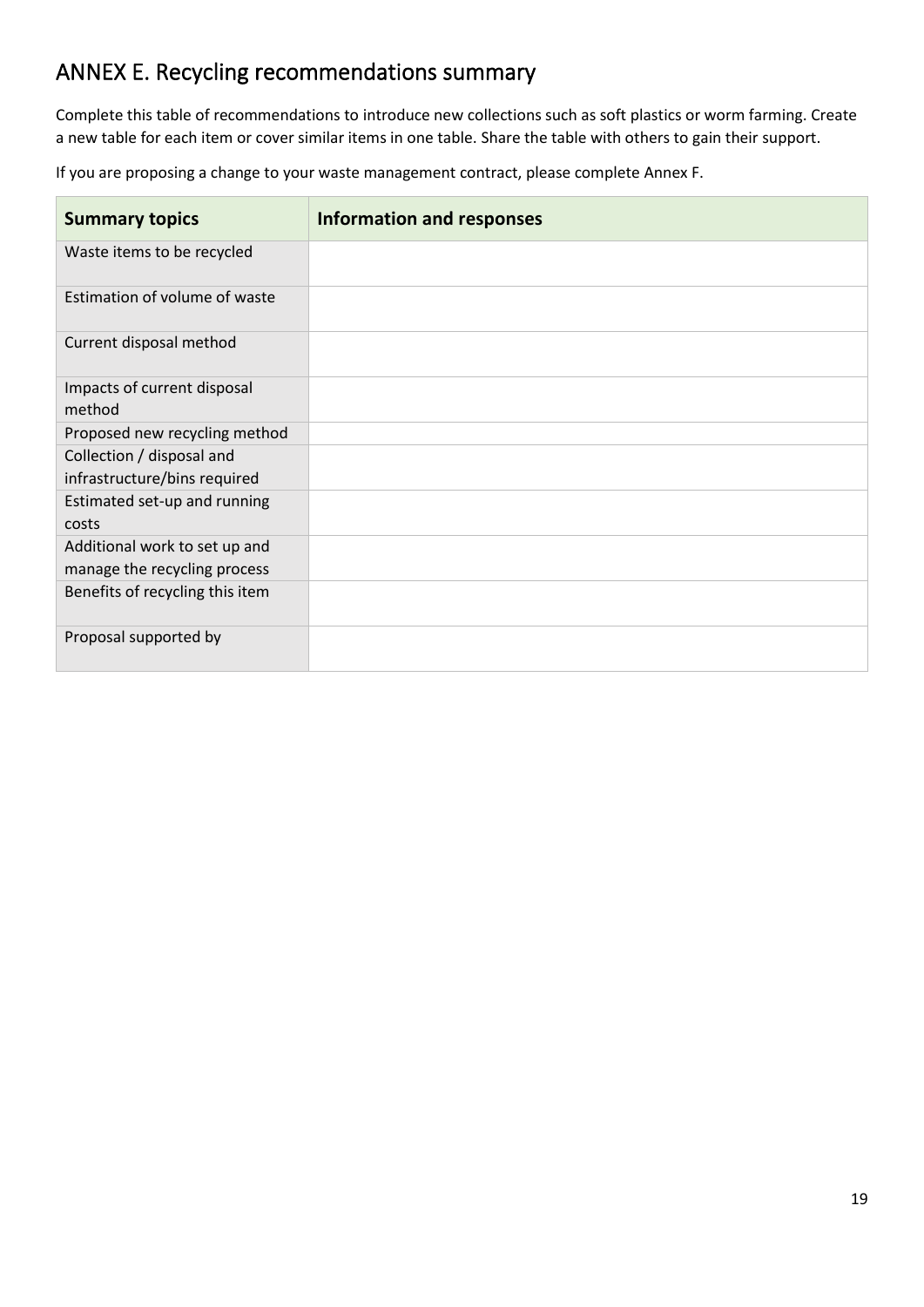# Guidelines to assist completing the recommendations summary

| <b>Summary topics</b>                                            | <b>Guidance notes</b>                                                                                                                                                                                                                                                                                                                                                                                                                                                           |
|------------------------------------------------------------------|---------------------------------------------------------------------------------------------------------------------------------------------------------------------------------------------------------------------------------------------------------------------------------------------------------------------------------------------------------------------------------------------------------------------------------------------------------------------------------|
| Waste items to be recycled                                       | List the items that you plan to start recycling. Give clear examples if needed.                                                                                                                                                                                                                                                                                                                                                                                                 |
| <b>Estimation of waste</b>                                       | Refer to school waste audit results to obtain an estimate of the volume of waste<br>generated each year.                                                                                                                                                                                                                                                                                                                                                                        |
| Current disposal method                                          | Briefly outline how the waste is currently disposed of by the school. For example, in<br>the school's general waste bin.                                                                                                                                                                                                                                                                                                                                                        |
| Impacts of current disposal<br>method                            | List any current negative impacts of the current disposal practice.                                                                                                                                                                                                                                                                                                                                                                                                             |
| Proposed new recycling<br>method                                 | Outline how you propose to collect and recycle the waste item in a safe and reliable<br>manner. List who will collect the waste items.                                                                                                                                                                                                                                                                                                                                          |
| Collection/disposal<br>infrastructure/bins<br>required:          | List the proposed number and location of collection points, the proposed types of<br>bins or collection stations and bin signage requirements. The Waste Wise Schools<br>team may be able to assist through a grant or advice.                                                                                                                                                                                                                                                  |
| Estimated set-up and<br>running costs                            | Develop a very simple budget outlining (a) one-off set-up costs (e.g. new<br>bins/posters) and (b) ongoing recycling management (charge for collection).                                                                                                                                                                                                                                                                                                                        |
| Additional work to set-up<br>and manage the recycling<br>process | If not clear above, outline roles for staff and students. Describe the ongoing time<br>commitment from staff and students to manage the recycling process. Providing an<br>estimated number of hours per week or month may be required to help convince<br>staff or decision-makers that the recycling won't create too much additional work.<br>List any student and staff-related waste education required to raise awareness and<br>encourage correct recycling of the item. |
| Benefits of recycling this<br>item                               | List the benefits (educational, economic, social, environmental) of recycling the<br>waste item.                                                                                                                                                                                                                                                                                                                                                                                |
| Proposal supported by                                            | Showing you have support helps encourage others to get on board.<br>Start with staff and students and then reach out to your Regional Council or local<br>government waste/sustainability officers or community groups.                                                                                                                                                                                                                                                         |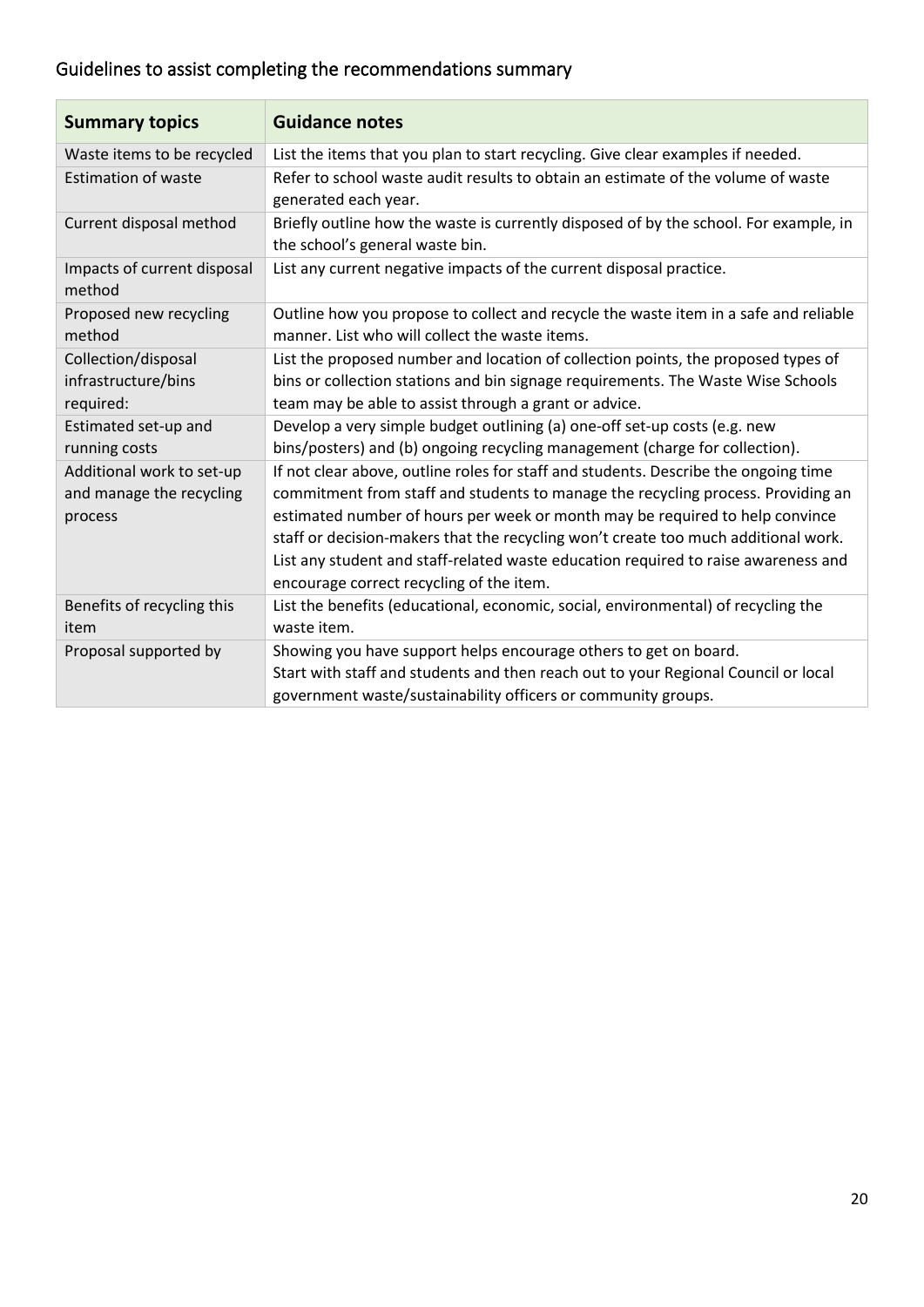# ANNEX F. Waste management contract recommendations

Use this table to summarise your recommendations to adjust your waste management contract.

| <b>Topics</b>                                                | <b>Information and responses</b> |
|--------------------------------------------------------------|----------------------------------|
| <b>General waste</b>                                         |                                  |
| What changes are proposed to                                 |                                  |
| the number, size and collection                              |                                  |
| frequency of general waste bins?                             |                                  |
| Why are you proposing to make                                |                                  |
| these changes?                                               |                                  |
|                                                              |                                  |
|                                                              |                                  |
| What are the cost implications of                            |                                  |
| making these changes?                                        |                                  |
|                                                              |                                  |
| When do you propose to make                                  |                                  |
| the changes?                                                 |                                  |
| What other steps or activities are                           |                                  |
| required to implement the                                    |                                  |
| changes?                                                     |                                  |
| What are the risks of making                                 |                                  |
| these changes?                                               |                                  |
|                                                              |                                  |
|                                                              |                                  |
| Recycling (comingled, paper, cardboard and/or food organics) |                                  |
| What changes are proposed to                                 |                                  |
| the number, size and collection                              |                                  |
| frequency of recycling waste                                 |                                  |
| bins?                                                        |                                  |
| Why are you proposing to make                                |                                  |
| these changes?                                               |                                  |
|                                                              |                                  |
| What are the cost implications of                            |                                  |
| making these changes?                                        |                                  |
|                                                              |                                  |
|                                                              |                                  |
| When do you propose to make                                  |                                  |
| the changes?                                                 |                                  |
| What other steps or activities are                           |                                  |
| required to be performed to                                  |                                  |
| implement the changes?                                       |                                  |
| What are the risks of making                                 |                                  |
| these changes?                                               |                                  |
|                                                              |                                  |
|                                                              |                                  |